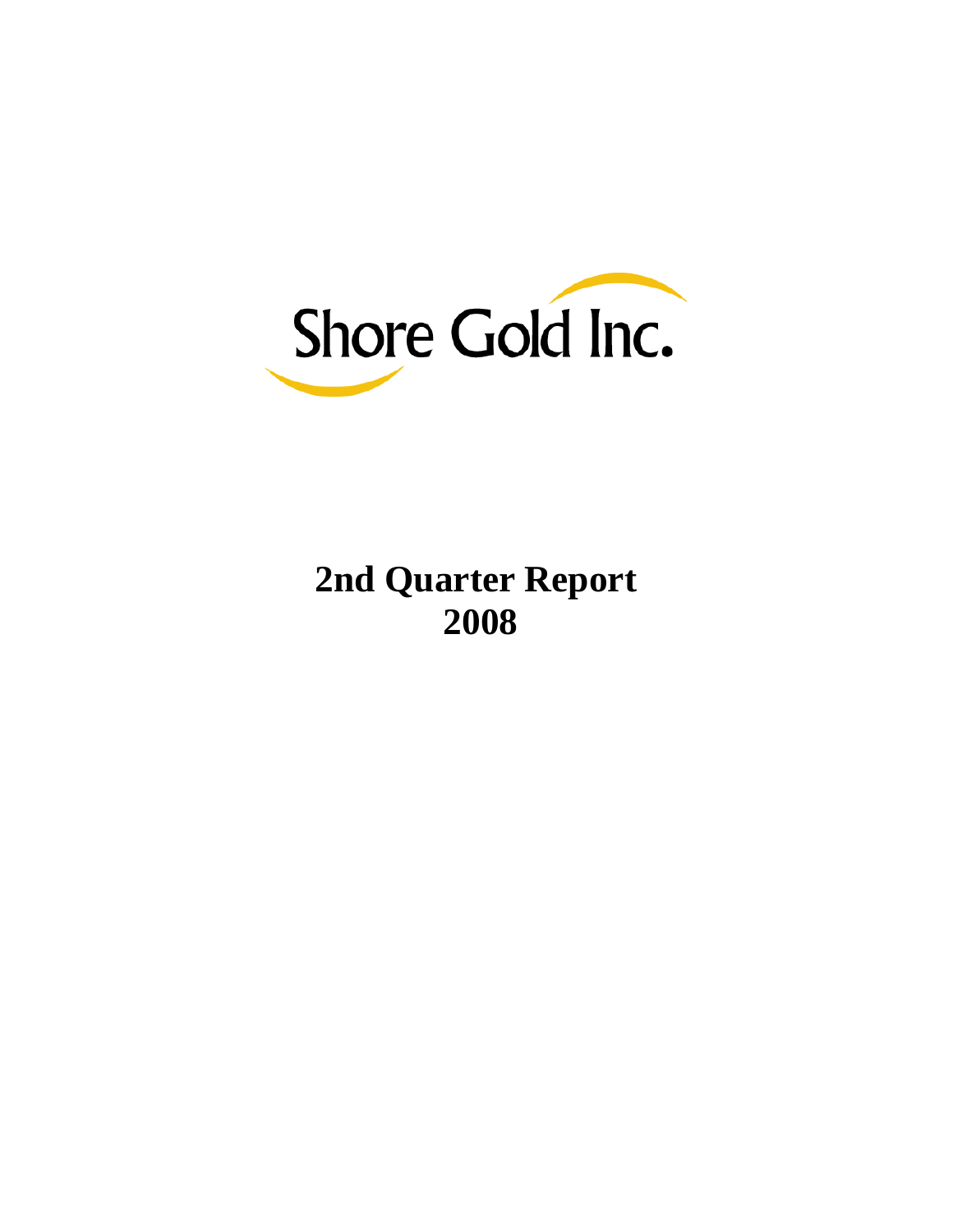# **MANAGEMENT'S DISCUSSION & ANALYSIS**

For the quarter ended June 30, 2008

The following discussion and analysis is prepared by Management as of August 6, 2008 and should be read in conjunction with the unaudited consolidated financial statements for the period ended June 30, 2008 and audited financial statements for the year ended December 31, 2007 available on SEDAR at [www.sedar.com](http://www.sedar.com/). Shore Gold Inc. ("Shore", "SGF", or "the Company") prepares its financial statements in accordance with Canadian generally accepted accounting principles ("GAAP"). All amounts are reported in Canadian dollars unless otherwise indicated.

# **Overview**

During the second quarter of 2008, the Company remained focused on the Fort à la Corne area of central Saskatchewan, with the announcement of a Mineral Resource for the Star Kimberlite and the ongoing exploration of its 60 percent interest in the Fort à la Corne Joint Venture ("FALC-JV"). The FALC-JV participants are Kensington Resources Ltd. ("Kensington"), a wholly owned subsidiary of Shore, and Newmont Mining Corporation of Canada Limited ("Newmont") (40 percent). The main activity for the Star Diamond Project was the completion of the NI 43-101, risk adjusted, Mineral Resource estimate for the explored portion of the Star Kimberlite. Work on the FALC-JV concentrated on the completion of the shaft, commencement of underground drifting and large diameter ("LD") drilling on the Orion South Kimberlite as well as sample processing.

### **Star Diamond Project Advanced Exploration Program**

In early June, the Company announced the completion of the NI 43-101, risk adjusted, Mineral Resource estimate for the explored portion of the Star Kimberlite (See SGF News Release June 9, 2008). The Mineral Resource estimate, as prepared by independent Qualified Persons from AMEC Americas Limited ("AMEC"), includes Indicated Resources of 122.7 million tonnes at a grade of 13.6 carats per hundred tonnes ("cpht") for a total of approximately 17 million carats and Inferred Resources of 30.3 million tonnes at a grade of 13.1 cpht.

Shore commissioned the NI 43-101 Mineral Resource estimate for the Star and Star West properties pursuant to its obligation under NI 43-101 to prepare and file a Technical Report and as such, the Technical Report is the sole responsibility of Shore. The Technical Report can be viewed on the Company's website ([www.shoregold.com\)](http://www.shoregold.com/) or on SEDAR [\(www.sedar.com](http://www.sedar.com/)).

In addition to the Mineral Resource estimate determined by AMEC, a further 100 to 120 million tonnes of the Star Kimberlite is designated a 'potential mineral deposit', as detailed core logging, whole rock geochemistry, geophysical and density measurements confirm the geological continuity from the Inferred Resource into this part of the kimberlite, which is contained within the 276 million tonnes originally defined in the geological model for the Star Kimberlite (See SGF News Release Oct 17, 2006). In order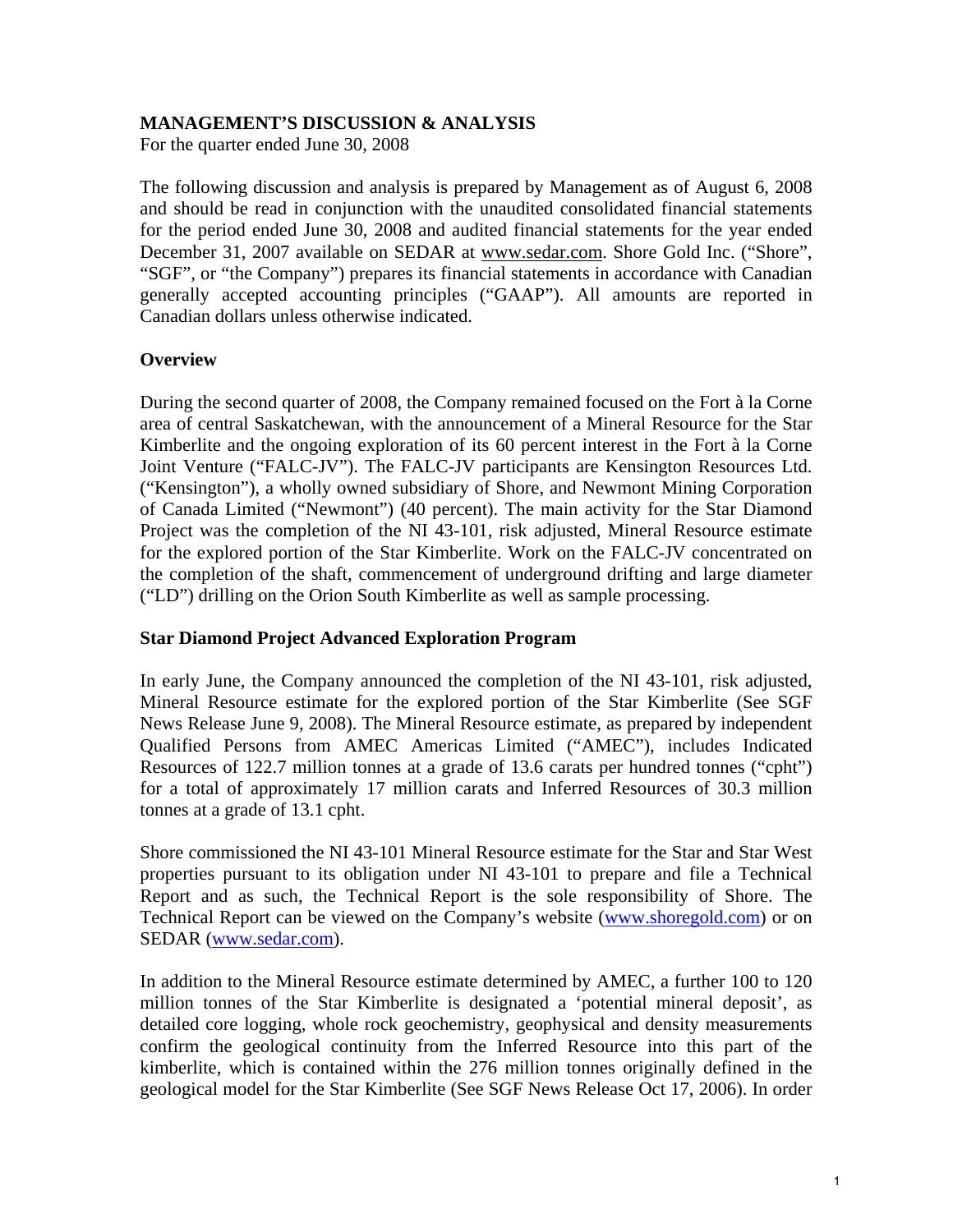to bring certain of these tonnages into a resource category, the Company will need to perform additional LD drilling. The 100 to 120 million tonne potential mineral deposit is currently considered conceptual in nature and is not a resource estimate.

# **FALC-JV Project Exploration Program**

During the second quarter of 2008, the major activities on the FALC-JV Project were the completion of the shaft and commencement of lateral underground drifting on Orion South, LD drilling and sample processing.

The Orion South shaft was completed during the second quarter, to a depth of 211 metres below surface with a station established at the 186 metre level. The equipment required for lateral drift development has also been lowered down the shaft and assembled in the station. Lateral drift development is presently underway on headings to the south. Progress, however, has been slower than anticipated due to the ground conditions experienced. The intent of this shaft sinking and bulk sampling exercise is to recover substantial, representative diamond parcels from each of the predominant Orion South kimberlite lithologies (Early Joli Fou and Pense) for diamond grade and price determinations.

The third set of diamond results from the underground bulk sampling of Orion South was announced during the second quarter (See SGF News Release May 27, 2008). Total diamond recoveries were 136.68 carats from 3,466.73 dry tonnes processed. Ten diamonds greater than one carat were recovered and the four largest stones were: 2.59, 2.22, 1.63 and 1.19 carats, respectively. These underground bulk sampling diamond results were from samples collected from the Pense Kimberlite during the shaft sinking exercise (at depths from 148.6 metres to 185 metres) and the grades recovered are consistent with Shore's interpretation of the internal geology of Orion South. Existing LD drilling results suggest that the Pense Kimberlite will have a lower grade than the EJF but the EJF is the dominant lithology in Orion South, accounting for more than 60 percent of the total rock volume. The Company continues its underground program on Orion South. The Phase 1 LD drilling program on Orion South has been completed and the results are awaited.

# **Buffalo Hills Joint Venture Exploration Program**

The Buffalo Hills Joint Venture participants are Shore (22.5 percent), Diamondex Resources Ltd. ("Diamondex") (22.5 percent), EnCana Corporation (43 percent) and Pure Diamonds Exploration Inc. (12 percent). Diamondex has been appointed operator of the Buffalo Hills Joint Venture. Shore and Diamondex have the option to increase their combined interest in the joint venture to 72.5 percent by funding the next \$15 million of exploration expenditures before April 30, 2010.

Following the review of historical geological data by a technical team from Shore and Diamondex, a 2008 exploration program and budget of \$7 million was determined of which Shore will fund \$3.5 million (See SGF News Release January 17, 2008).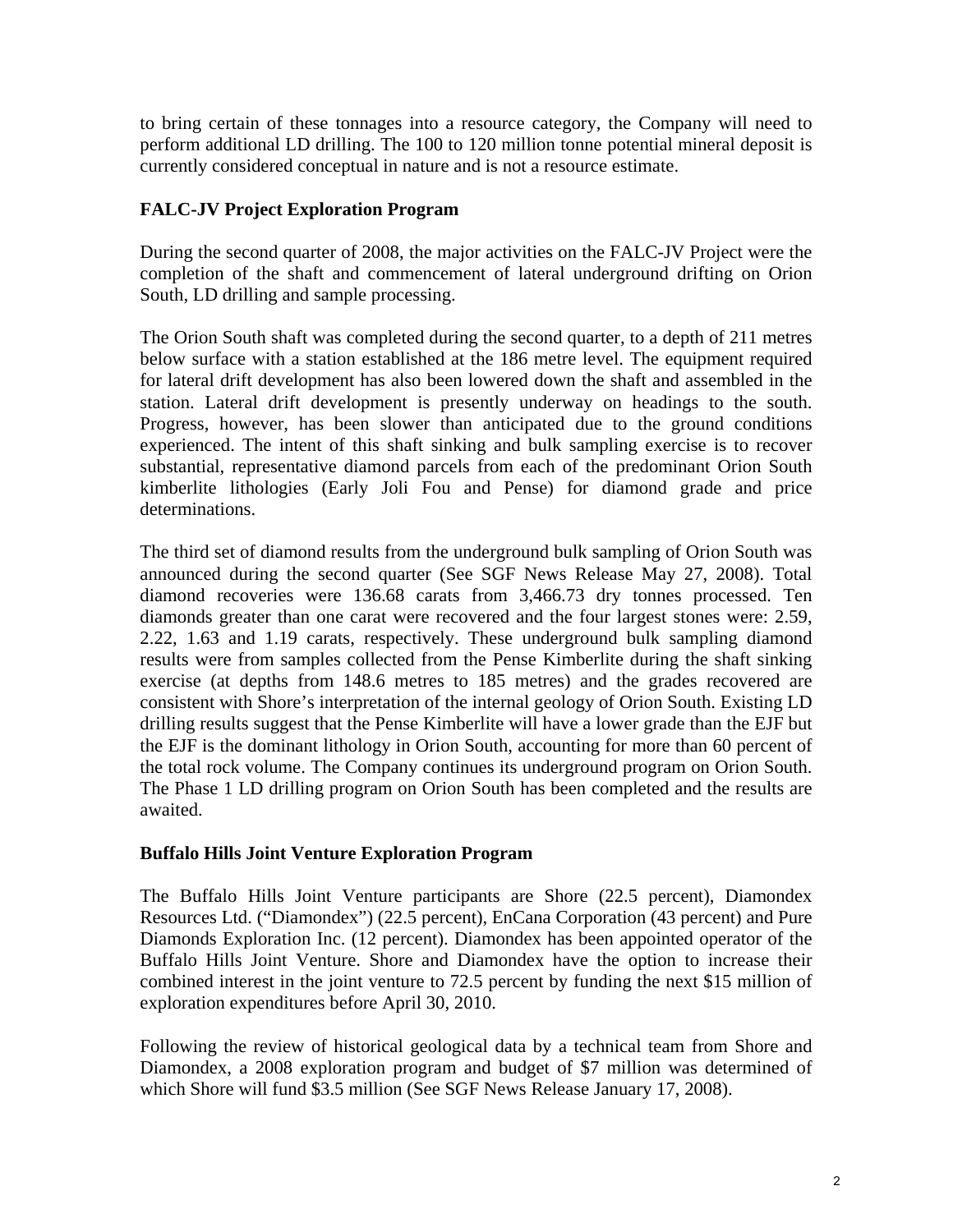A winter drill program was performed during the first quarter of 2008 on two (K14 and K252) of the six kimberlite bodies (K91, K225, K14, K252, K6 and K5) of the central corridor of the Buffalo Hills property slated for drilling during the year as part of the approved 2008 exploration program. Drilling on the K6 body resumed in the second quarter following the spring thaw. Also during the second quarter Shore, on behalf of the joint venture, completed logging more than 2,000 metres of drill-core from the 2008 Buffalo Hills winter drilling program.

# **Financial Highlights**

Selected financial information of the Company for the quarters ended June 30, 2008 and 2007 is summarized as follows:

|                                     | <b>Three Months</b><br>Ended June 30,<br>2008 | <b>Three Months</b><br>Ended June 30,<br>2007 | <b>Six Months</b><br>Ended June 30,<br>2008 | <b>Six Months</b><br>Ended June 30,<br>2007 |
|-------------------------------------|-----------------------------------------------|-----------------------------------------------|---------------------------------------------|---------------------------------------------|
| <b>Revenues</b> (millions)          | 0.4                                           | 1.2                                           | 1.0                                         | $2.5^{\circ}$                               |
| <b>Net income (loss)</b> (millions) | (2.8)                                         | 1.7                                           | (5.0)                                       | (2.5)                                       |
| Net income (loss) per share $(1)$   | (0.02)                                        | 0.01                                          | (0.03)                                      | (0.01)                                      |
| <b>Total assets</b> (millions)      | 813.8                                         | 783.5                                         | 813.8                                       | 783.5                                       |
| <b>Working capital</b> (millions)   | 40.8                                          | 92.9                                          | 40.8                                        | 92.9                                        |

**(1) Basic and diluted.** 

# **Second Quarter**  *Results of Operations*

For the quarter ended June 30, 2008, the Company recorded a net loss of \$2.8 million or \$0.02 per share compared to net income of \$1.7 million or \$0.01 per share for the same period in 2007. The loss for the quarter ended June 30, 2008 was primarily due to the \$2.0 million impairment in fair value of third-party asset-backed commercial paper ("ABCP") held by the Company that was recorded during the quarter. The Company also generated lower interest income for the second quarter of 2008 compared to the same period in 2007 as a result of having less cash on hand due to exploration expenditures incurred, the acquisition of a 22.5 percent interest in the Buffalo Hills Joint Venture, as well as the Company's investment in ABCP being frozen since August of 2007. The net income for the second quarter of 2007 was primarily due to an income tax recovery as a result of the federal government enacting a reduction in corporate income tax rates during that period.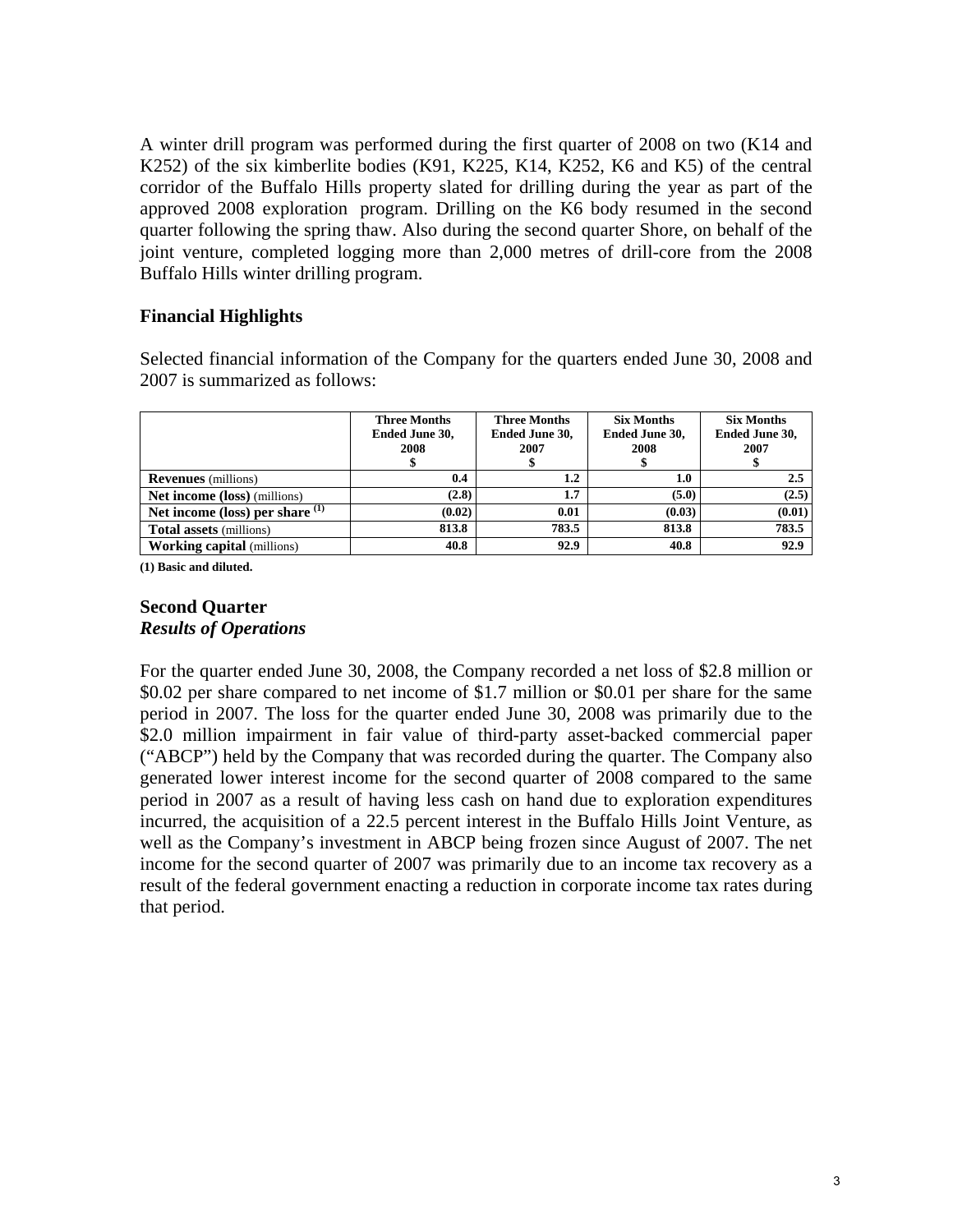# *Revenues*

The Company invested excess cash reserves in short-term deposits to maximize return while ensuring funds would be available for significant cash outflow requirements associated with the Company's exploration projects. For the quarter ended June 30, 2008 the Company reported interest revenue of \$0.4 million as compared to \$1.2 million for the quarter ended June 30, 2007. The decrease in interest income between these two periods is primarily due to having less cash on hand due to exploration expenditures incurred, the acquisition of a 22.5 percent interest in the Buffalo Hills Joint Venture, as well as the Company's investment in ABCP being frozen since August of 2007.

# *Expenses*

Total operating costs for the quarter ended June 30, 2008 were \$1.5 million, an increase of \$0.1 million from the quarter ended June 30, 2007. Once the effect of accounting for stock-based compensation is removed, the comparison between specific categories of expenses becomes more meaningful. The following discussion related to expense variances removes the effect of stock-based compensation for comparative purposes. Total operating costs of the Company for the quarter ended June 30, 2008 decreased by \$0.2 million to \$1.0 million compared to \$1.2 million for the quarter ended June 30, 2007. This decrease was primarily due to the higher proportion of activities on the FALC-JV during 2008. Costs associated with the FALC-JV are shared between Shore (60 percent) and Newmont (40 percent) while costs incurred for the Star Diamond Project are borne 100 percent by Shore.

# *Investing*

Additions to mineral properties totaled \$11.0 million for the quarter ended June 30, 2008 compared to \$13.1 million for the quarter ended June 30, 2007. The additions represent \$1.4 million on the Star Diamond Project and \$9.6 million on the FALC-JV Project. The main activity for the Star Diamond Project was the completion of the Mineral Resource estimate for the Star Kimberlite. The expenditures on the FALC-JV Project primarily related to the completion of the shaft and commencement of underground drifting on Orion South, LD drilling and sample processing.

# *Financing*

The exercise of 0.6 million options during the quarter resulted in additional cash flow from financing activities of \$0.5 million.

### **Year to Date**  *Results of Operations*

For the six-month period ended June 30, 2008, the Company recorded a net loss of \$5.0 million or \$0.03 per share compared to a net loss of \$2.5 million or \$0.01 per share for the same period in 2007. The loss during the first six months of 2008 was primarily due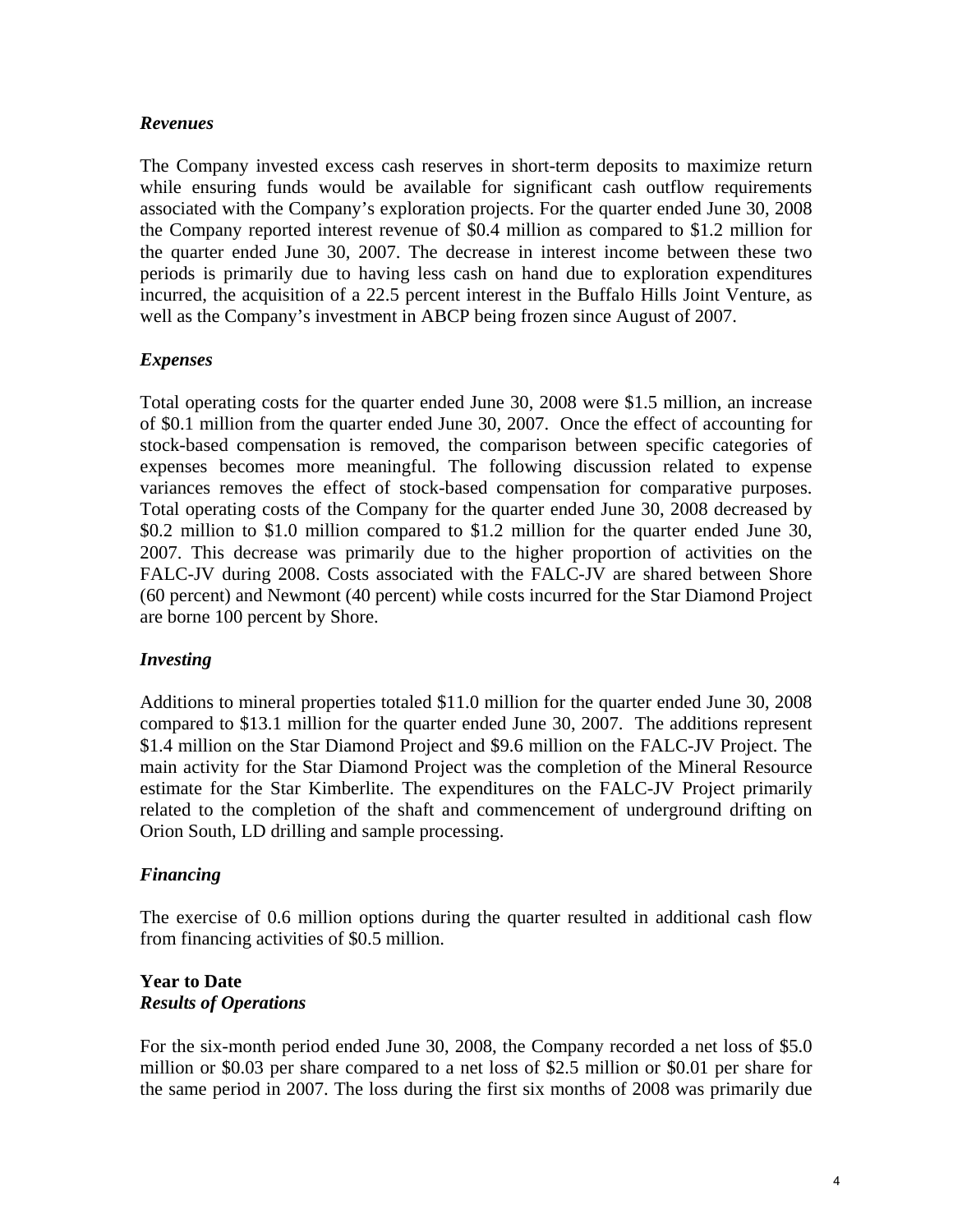to the fair value of stock-based compensation that was expensed during the six-month period ended June 30, 2008 as well as the \$2.0 million impairment in fair value of ABCP held by the Company that was recorded during the second quarter of 2008. The Company also generated lower interest income for the six-month period of 2008 compared to the same period in 2007 which also contributed to the six month loss. The net loss for the sixmonth period ended June 30, 2007 would have been similar to the six-month period ended June 30, 2008 if it had not been for the income tax recovery of \$2.0 million in the second quarter of 2007 as a result of the federal government enacting a reduction in corporate income tax rates during that period.

# *Revenues*

The Company invested excess cash reserves in short-term deposits to maximize return while ensuring funds would be available for significant cash outflow requirements associated with the Company's exploration projects. For the six-month period ended June 30, 2008 the Company reported interest revenue of \$1.0 million compared to \$2.5 million for the six-month period ended June 30, 2007. The decrease in interest income between these two periods is primarily due to having less cash on hand due to exploration expenditures incurred, the acquisition of a 22.5 percent interest in the Buffalo Hills Joint Venture, as well as the Company's investment in ABCP being frozen since August of 2007.

# *Expenses*

Total operating costs for the six-month period ended June 30, 2008 were \$4.5 million compared to \$6.7 million for the six-month period ended June 30, 2007. This \$2.2 million decrease is largely attributed to the fair value of stock-based compensation that was expensed during the six-month period ended June 30, 2007 (\$4.4 million) as compared to the same period in 2008 (\$2.5 million). Once the effect of accounting for stock-based compensation is removed, the comparison between specific categories of expenses becomes more meaningful. The following discussion related to expense variances removes the effect of stock-based compensation for comparative purposes. Total operating costs for the Company decreased by \$0.3 million to \$2.0 million compared to \$2.3 million for the six-month period ended June 30, 2007, primarily due to the higher proportion of activities on the FALC-JV during 2008. Costs associated with the FALC-JV are shared between Shore (60 percent) and Newmont (40 percent) while costs incurred for the Star Diamond Project are borne 100 percent by Shore.

### *Investing*

Mineral properties additions totaled \$24.1 million for the six-month period ended June 30, 2008 compared to \$26.6 million for the six-month period ended June 30, 2007. The 2008 additions represented approximately \$3.3 million on the Star Diamond Project, \$18.5 million on the FALC-JV Project and \$2.3 million on other properties (which includes \$2.1 on the Buffalo Hills Joint Venture). The main activity for the Star Diamond Project was the completion of the Mineral Resource estimate for the Star Kimberlite. The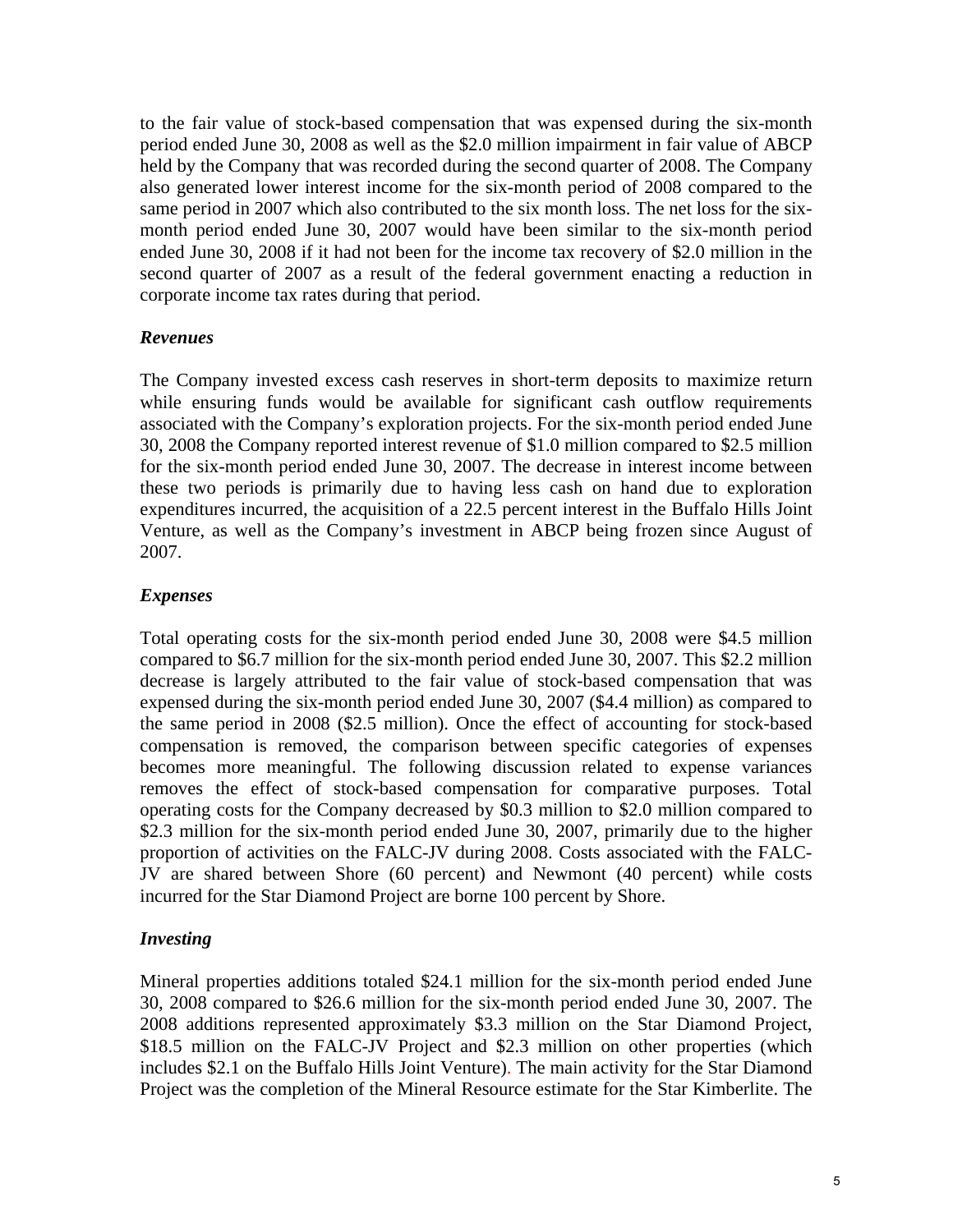expenditures on the FALC-JV Project primarily related to the completion of the shaft and commencement of underground drifting on Orion South, LD drilling and sample processing. The expenditures on the remaining properties were predominantly related to core drilling programs.

# *Financing*

The exercise of 0.6 million options for the six-month period ended June 30, 2008 resulted in additional cash flow from financing activities of \$0.5 million.

|                                                        | 2008   |            |       |        | 2007  |             | 2006  |         |
|--------------------------------------------------------|--------|------------|-------|--------|-------|-------------|-------|---------|
|                                                        | Qtr 2  | Otr 1<br>D | Qtr 4 | Otr 3  | Qtr 2 | Otr 1<br>\$ | Otr 4 | Qtr 3   |
| (millions)<br><b>Revenues</b>                          | 0.4    | 0.6        | 0.6   | 0.9    | 1.2   | 1.3         | 1.7   | 3.1     |
| Net income (loss)<br>(millions)                        | (2.8)  | (2.2)      | 12.4  | (2.4)  | 1.7   | (4.2)       | (0.8) | (122.7) |
| Net income $(\text{loss})/\text{share}$ <sup>(3)</sup> | (0.02) | (0.01)     | 0.06  | (0.01) | 0.01  | (0.02)      | 0.00  | (0.70)  |
| (4)<br><b>Shares outstanding</b><br>(millions)         | 183.2  | 182.7      | 182.7 | 177.5  | 177.3 | 177.3       | 176.8 | 176.4   |

# **Summary of Quarterly Results**

- *(1) The higher revenue in the third quarter of 2006 was the result of having increased cash balances from the closing of equity financings in the first and fourth quarters of 2005. The decline in interest revenue from the fourth quarter of 2006 to the second quarter of 2008 resulted from a reduction in the Company's investment base after completing acquisitions involving the FALC-JV and the Buffalo Hills Joint Venture, ABCP not accruing interest, declining interest rates and incurring exploration expenditures throughout this period.*
- *(2) The second and fourth quarters of 2007 had net income as a result of future income tax recoveries after the federal government substantively enacted reduced corporate income tax rates. The net loss during the second quarter of 2008 and the third quarter of 2007 primarily related to changes in fair value of the Company's ABCP. The first quarters of 2008 and 2007 saw increases in operating costs primarily associated with the fair value of stock-based compensation granted during those quarters. In the third quarter of 2006, the Company disposed of a 40 percent interest in a mineral property which resulted in a loss recognized for accounting purposes of \$124.5 million net of a \$55.9 million income tax recovery.*
- *(3) Basic and diluted.*
- *(4) The Company completed a private placement financing on November 23, 2007 resulting in the issuance of 4.76 million flow-through common shares from treasury. Other changes in the number of shares outstanding are the result of option exercises in the respective periods.*

# **Related Party Transactions**

Messrs. Kenneth E. MacNeill (President and Chief Executive Officer), Harvey J. Bay (Chief Financial Officer and Chief Operating Officer), George H. Read (Senior Vice-President of Exploration and Development) and Pieter Du Plessis (Vice-President of Exploration), through their respective consulting companies, hold management and consulting contracts with the Company. As of April 1, 2008, Messrs. MacNeill, Bay, Read and Du Plessis's monthly contracted fee is \$30 thousand (previously \$27 thousand), \$23 thousand (previously \$21 thousand), \$18 thousand (previously \$16 thousand), and \$16 thousand (previously \$15 thousand), respectively. During the six-month period ended June 30, 2008, management and consulting fees of \$0.5 million (2007 – \$0.5 million) were paid to companies controlled by these officers. Of these fees, \$0.1 million (2007 –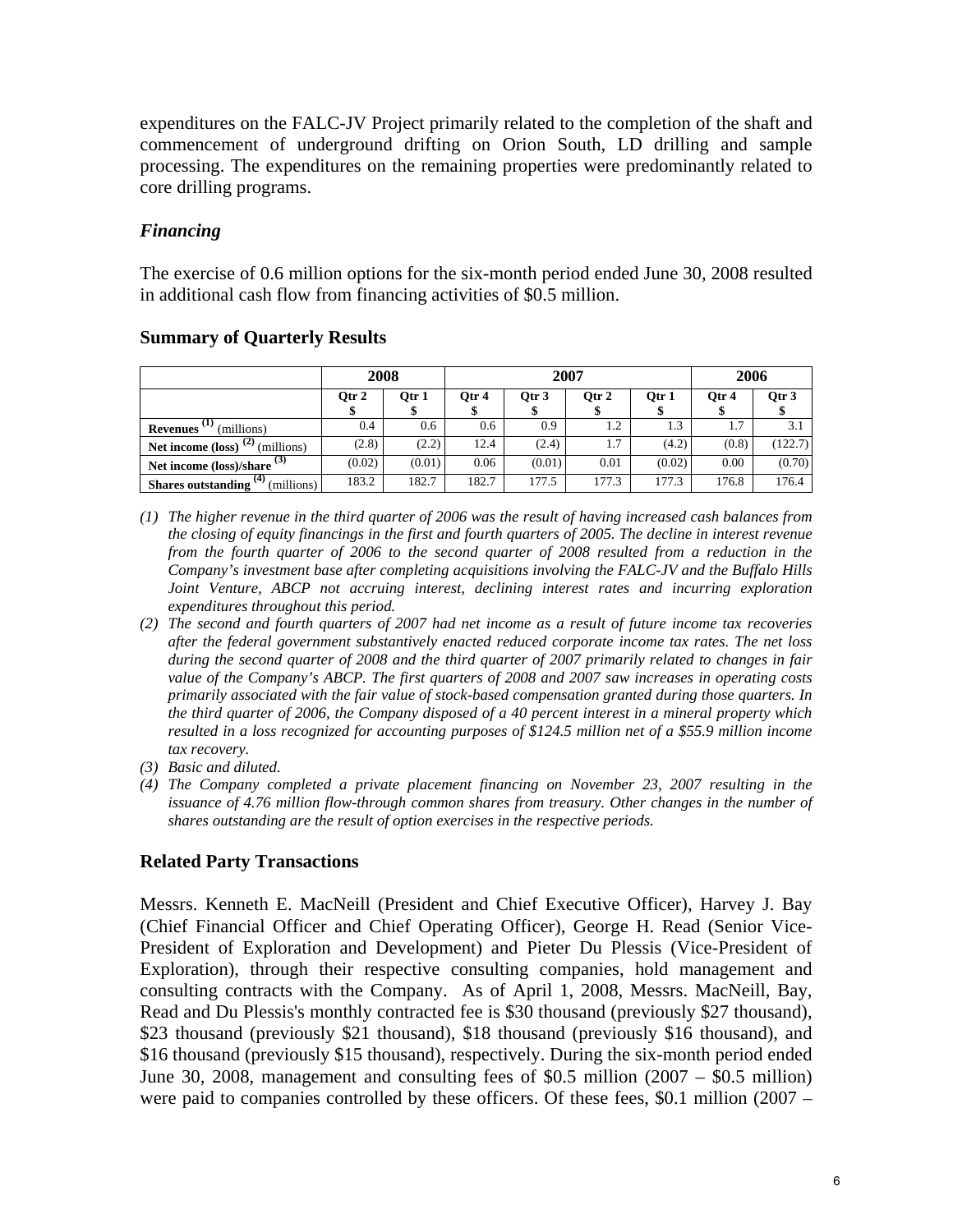\$0.1 million) were capitalized as additions to mineral properties; \$0.2 million (2007 – \$0.2 million) were included in administration expense and \$0.2 million (2007 – \$0.2 million) were included in consulting and professional fees expense.

During the six-month period ended June 30, 2008, the Company charged \$34 thousand (2007 – \$226 thousand) to Wescan Goldfields Inc. for administration services and rental of equipment. Accounts receivable includes \$3 thousand (2007 – \$29 thousand) due from Wescan Goldfields Inc.

The above transactions were in the normal course of operations and are measured at an amount agreed to by the related parties.

# **Liquidity**

The Company does not currently operate any producing properties and, as such, is dependent upon the issuance of new equity to finance its ongoing obligations and advance its exploration properties. Until the Company's surplus cash is required to fund exploration or development activities it is invested in a variety of highly rated instruments.

At June 30, 2008 the Company held ABCP with a total par value of \$19 million, with repayment dates ranging from September 14, 2007 to October 15, 2007. During the month of August 2007, the ABCP market experienced liquidity problems. As a result, certain of the ABCP programs were unable to raise funds from new issuances and therefore were not able to refund maturing notes. Thus far, none of the ABCP held by the Company has been repaid. To address the liquidity issue, twenty of the ABCP conduits, which include the ABCP held by the Company, are currently subject to a proposal by the Pan-Canadian Investors Committee for Third-Party Structured Asset Backed Commercial Paper ("Investors Committee Restructuring Plan") which calls for the conversion of the ABCP into floating rate notes. On April 25, 2008, noteholders voted in favour of the Investors Committee Restructuring Plan. Per the Investors Committee Restructuring Plan, the Company expects to receive the following floating rate notes:

| Master Asset Vehicle2 ("MAV2") Class A-1 Notes          | \$7.5 million              |
|---------------------------------------------------------|----------------------------|
| MAV2 Class A-2 Notes                                    | \$5.6 million              |
| MAV2 Class B Notes                                      | \$1.0 million              |
| MAV2 Class C Notes                                      | \$0.4 million              |
| Master Asset Vehicle 3 Traditional Asset, Class 5 Notes | \$4.5 million <sup>1</sup> |

*(1) According to the April 18, 2008 Monitor's Report, on April 16, 2008 HSBC Canada repurchased assets from Gemini Series A (constituting 93% of the traditional securitized assets in the trust). As a result, the Company estimates that approximately 99% of the underlying assets in Gemini Series A are comprised of cash.*

There is currently no active market for the ABCP held by the Company. The Company reviewed its assumptions regarding the fair value calculation of these investments during the quarter ending June 30, 2008 and assessed the fair value to be \$14.9 million. As a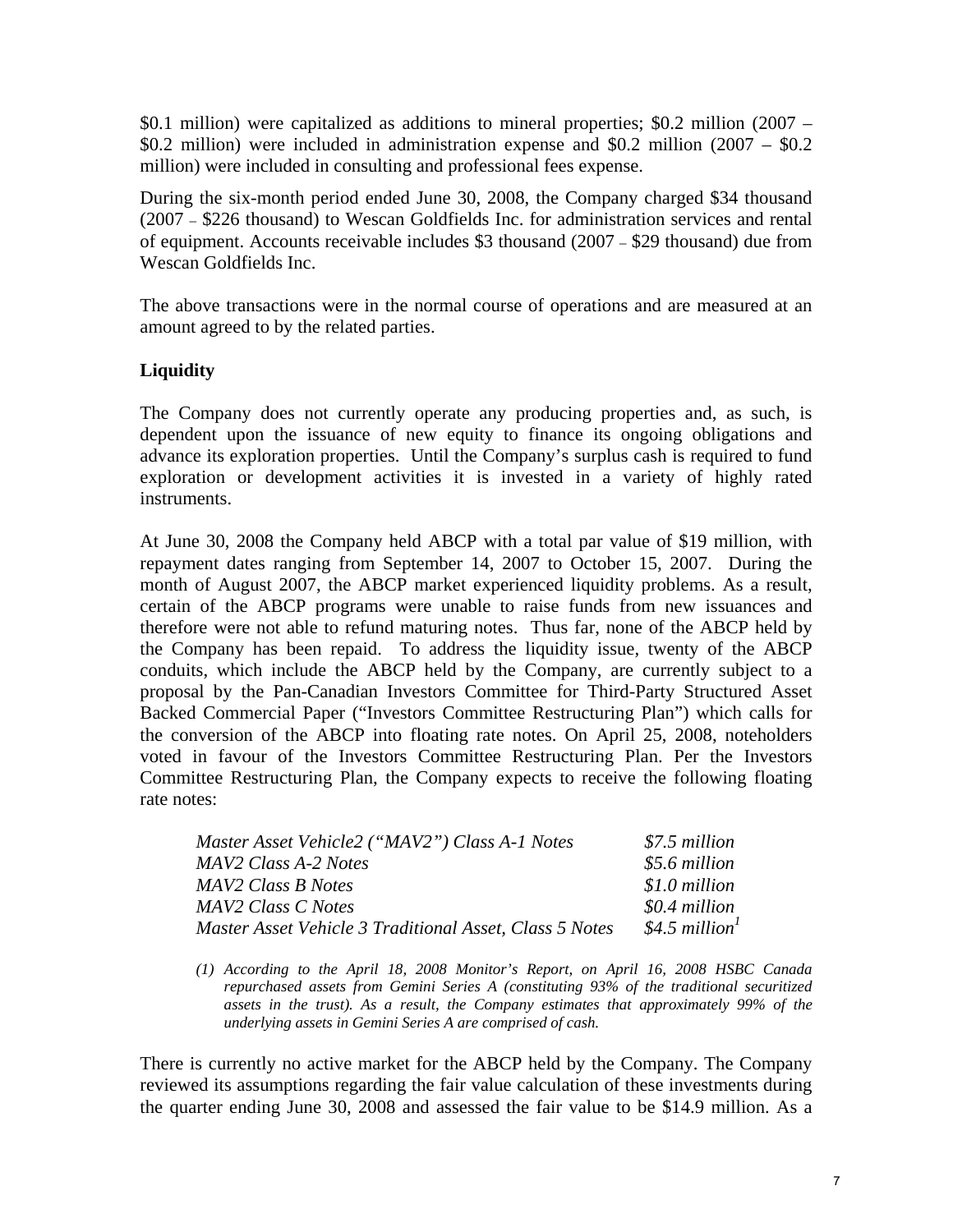result, the Company has assessed an "other than temporary impairment" and reduced the fair value of these investments by an additional \$2.0 million in the quarter. The amount and timing ultimately recovered by the Company may differ materially from this estimate. Management does not believe the events surrounding the liquidity of the ABCP will adversely affect its ability to meet financial obligations as they fall due.

# **Capital Resources and Outstanding Share Data**

As at June 30, 2008, the Company had working capital of \$40.8 million as compared to \$65.2 million at December 31, 2007 and \$92.9 million at June 30, 2007. At June 30, 2008 the Company had 183,234,242 shares issued and outstanding compared to 177,335,460 at June 30, 2007.

As at August 6, 2008, the Company had a total of 183,234,242 common shares issued and outstanding and a further 7,756,360 options outstanding at a weighted average exercise price of \$4.82. Approximately 0.3 million of these options are currently in-themoney and would add an additional \$0.5 million to the Company's capital if they were exercised.

# **Critical Accounting Estimates**

Shore's consolidated financial statements are prepared in conformity with Canadian generally accepted accounting principles ("GAAP"). The Company's accounting policies are described in Note 2 to the annual audited consolidated financial statements. Certain policies involve critical accounting estimates because they require management to make particularly subjective or complex judgments about matters that are inherently uncertain and because of the likelihood that materially different amounts could be reported under different conditions or using different assumptions. The uncertainties related to these areas could significantly impact the Company's results of operations, financial condition and cash flows.

A critical accounting estimate in determining the Company's financial results relates to the recoverability of the carried amounts of mineral properties. Management assesses carrying values of non-producing properties each time it issues financial statements and if management determines that the carrying values cannot be recovered or the carrying values are related to properties that are allowed to lapse, the unrecoverable amounts are expensed. The recoverability of the carried amounts of mineral properties is dependent on the existence of economically recoverable reserves, the ability to obtain the necessary financing to establish the existence of reserves and to complete the development of such reserves and the success of future operations. As at June 30, 2008, the Company has not yet determined whether any of its mineral properties contain economically recoverable reserves.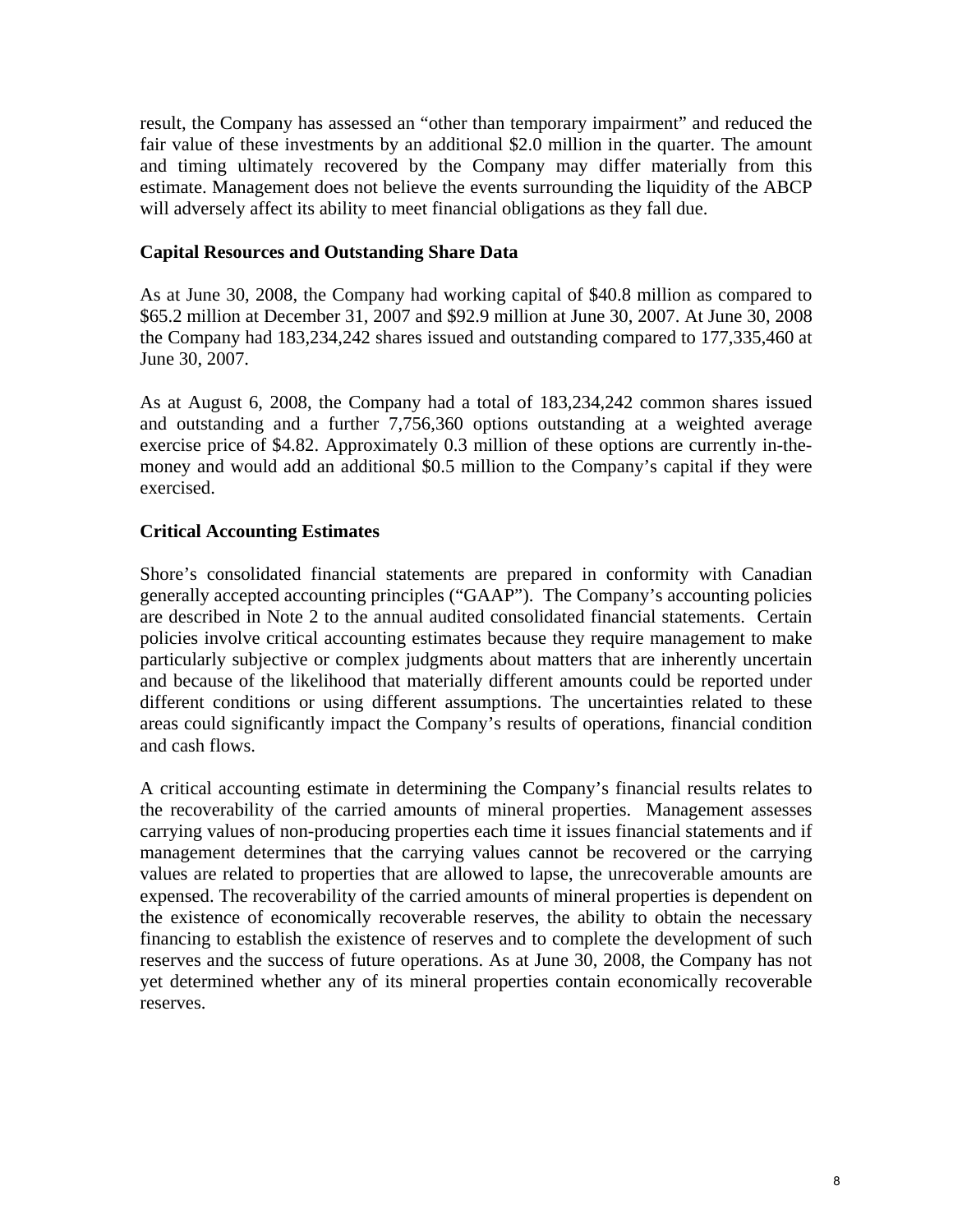# **Accounting Changes**

### *Financial Instruments – Presentation and Disclosure*

On January 1, 2008, the Company adopted Canadian Institute of Chartered Accountants ("CICA") handbook sections relating to financial instrument presentation and disclosure. These sections are intended to enhance the users' ability to evaluate the significance of financial instruments to an entity, related exposures and the management of these risks.

The Company's risk exposures and the impact on the Company's financial instruments are summarized below:

### Credit risk

Credit risk is the risk of an unexpected loss by the Company if a customer or third-party to a financial instrument fails to meet its contractual obligations.

The Company has supplied irrevocable standby letters of credit issued by a Canadian chartered bank. The Company has pledged \$1.2 million of short-term investments as security. These investments are recorded as restricted cash.

A significant portion of the Company's receivables relate to amounts receivable from a participating interest in jointly controlled assets. Management minimizes the credit risk associated with this concentration of receivables by ensuring that amounts receivable from this participant are current. In accordance with the agreement governing these jointly controlled assets, the participating interest in the jointly controlled assets is security against amounts owed to the Company.

Until the Company's surplus cash is required to fund exploration or development activities it is invested in a variety of highly rated, relatively risk-free instruments such as guaranteed investment certificates and Government of Canada treasury bills. The Company also holds ABCP with a par value of \$19.0 million (carrying value of \$14.9 million) with repayment dates ranging from September 14, 2007 to October 15, 2007. Thus far, none of the ABCP held by the Company has been repaid. This ABCP is currently subject to a proposal by the Pan-Canadian Investors Committee for Third-Party Structured Asset Backed Commercial Paper which calls for the conversion of the ABCP into floating rate notes with terms that will match the duration of the underlying assets. As part of the Investors Committee Restructuring Plan, several major financial institutions have provided margin call facilities that would significantly reduce the risk of credit default on these investments. Management continually monitors the progress regarding the ultimate collectability of these investments. The consolidated financial statements of the Company reflect management's best estimate of the fair value of these investments.

The carrying amount of the financial assets discussed above represents the Company's credit exposure for the period ended June 30, 2008.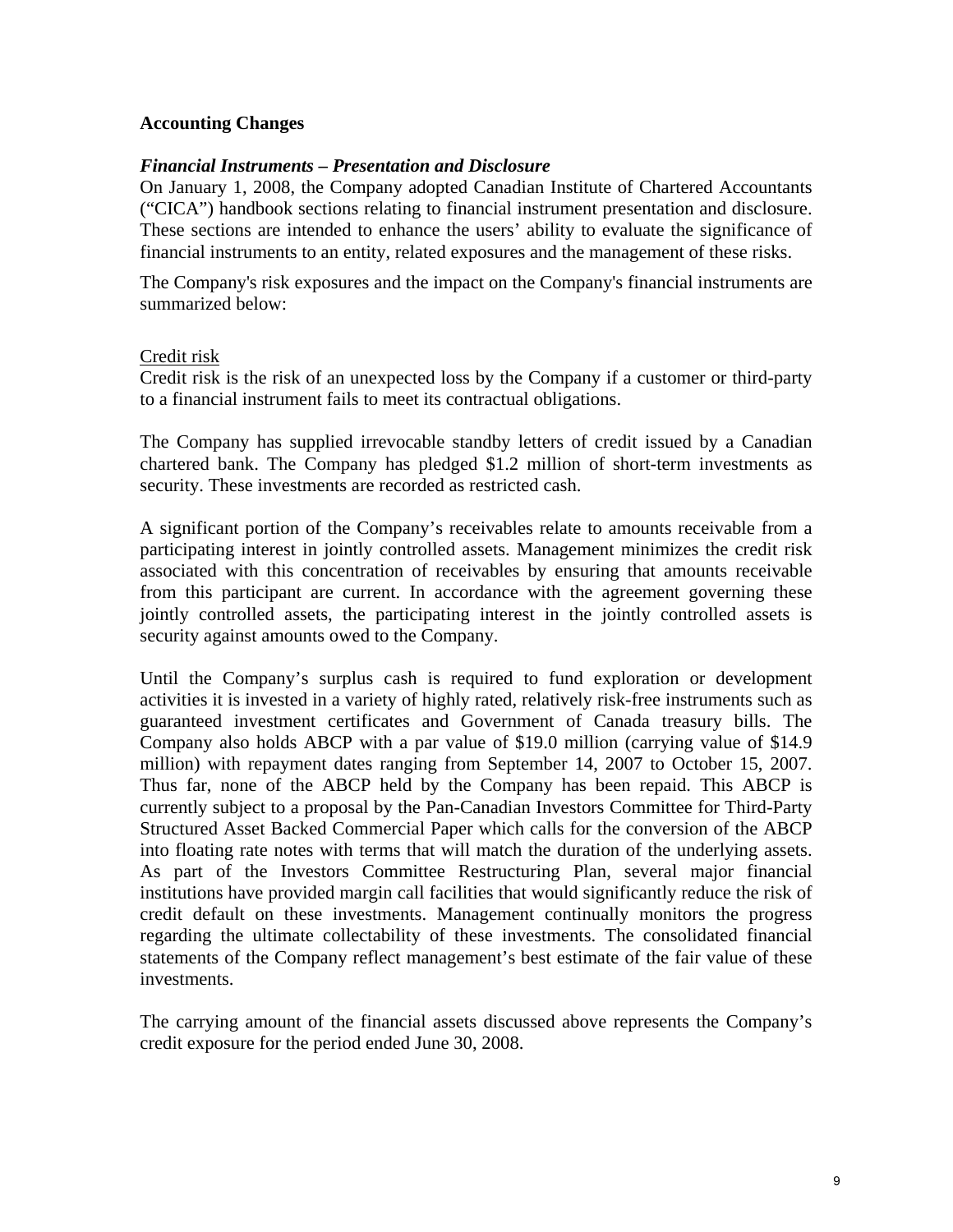# Liquidity risk

Liquidity risk is the risk that the Company will not be able to meet its financial obligations as they fall due. The Company's approach to managing this risk is to ensure that it is invested in highly liquid assets to meet its obligations when due.

Management does not believe the events surrounding the liquidity of the ABCP will adversely affect its ability to meet financial obligations as they fall due.

# *Capital Disclosures*

On January 1, 2008, the Company adopted CICA accounting standards relating to capital disclosure. This additional disclosure includes information regarding an entity's objectives, policies and processes for managing capital.

The Company's objectives when managing capital are to safeguard the Company's ability to continue as a going concern, so that it can continue to provide returns for shareholders and benefits for other stakeholders.

The Company considers the items included in shareholder's equity as capital. The Company manages the capital structure and makes adjustments to it in response to changes in economic conditions and the risk characteristics of the underlying assets. In order to maintain or adjust the capital structure, the Company may issue new shares, acquire or dispose of assets or adjust the amount of cash and cash equivalents and investments.

In order to facilitate the management of its capital requirements, the Company prepares annual expenditure budgets that are updated as necessary. The annual budgets are approved by the Board of Directors.

In order to maximize ongoing exploration efforts, the Company does not pay out dividends. The Company's investment policy is to invest its cash in highly liquid shortterm interest-bearing investments with an initial term to maturity of twelve months or less, resulting in minimal exposure to interest rate risk.

The Company expects its current capital resources will be sufficient to carry out its exploration plans through its current operating period. The Company is not subject to externally imposed capital requirements, except as disclosed in the financial statements.

# **Future Accounting Changes**

# *International Financial Reporting Standards ("IFRS")*

In February 2008, the Canadian Accounting Standards Board ("AcSB") announced that 2011 is the changeover date for public accountable companies to convert from Canadian GAAP to IFRS. The transition date is for interim and annual financial statements relating to fiscal years beginning on or after January 1, 2011. Accordingly, this new standard will apply to the Company effective for the fiscal year commencing January 1, 2011. While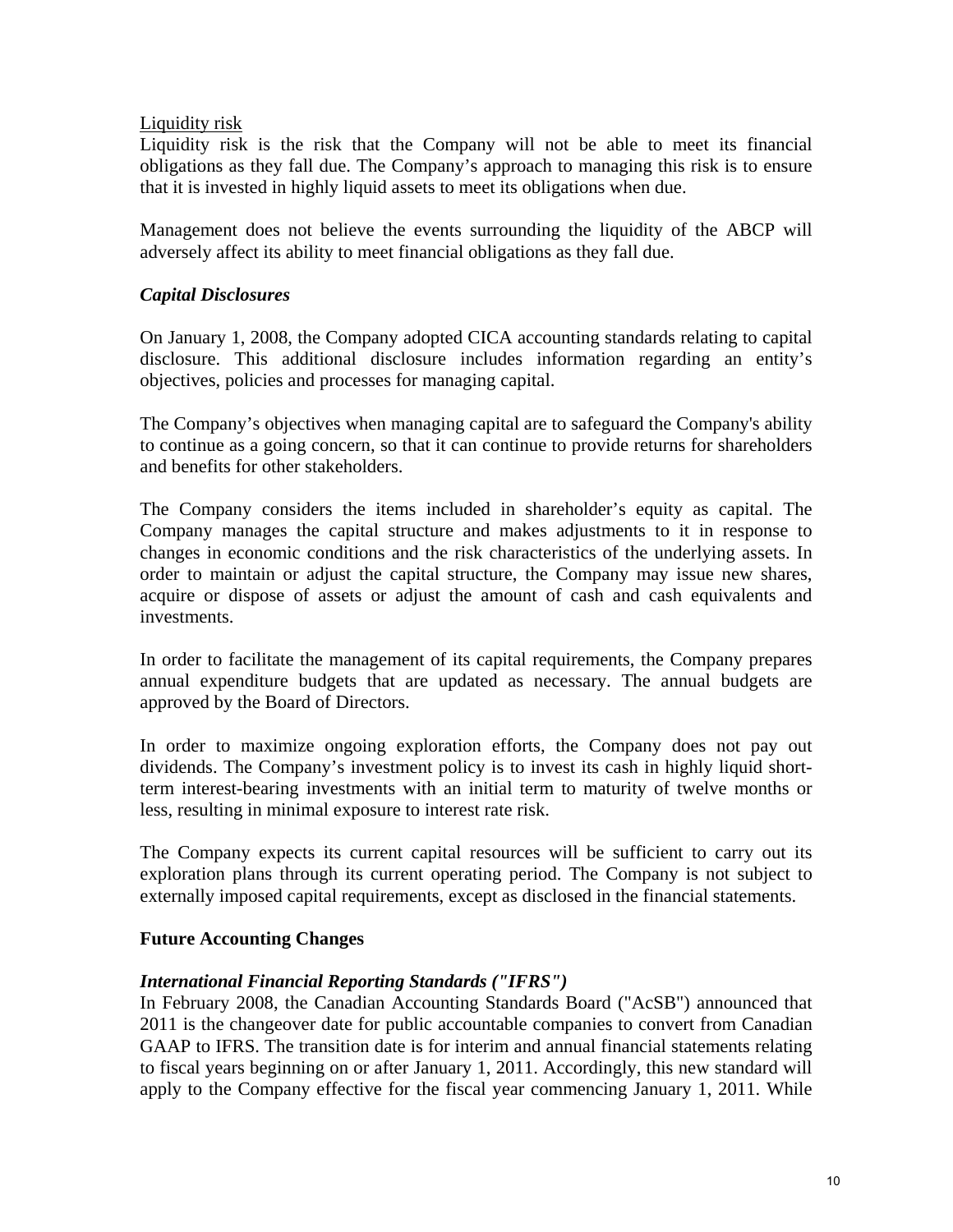the Company has begun assessing the adoption of IFRS for 2011, the financial reporting impact of the transition to IFRS cannot be reasonably estimated at this time.

# **Disclosure Controls and Procedures**

The Company has disclosure controls and procedures in place to provide reasonable assurance that any information required to be disclosed by the Company under securities legislation is recorded, processed, summarized and reported within the applicable time periods, and to ensure that required information is gathered and communicated to the Company's management so that decisions can be made about timely disclosure of that information.

There have been no significant changes in the Company's disclosure controls during the quarter ended June 30, 2008 that could significantly affect disclosure controls subsequent to the date the Company carried out its evaluation.

# **Internal Controls over Financial Reporting Procedures**

The Company's management is responsible for establishing and maintaining adequate internal control over financial reporting. Any system of internal control over financial reporting, no matter how well designed, has inherent limitations. Therefore, even those systems determined to be effective can provide only reasonable assurance with respect to financial statement preparation and presentation.

There have been no significant changes in internal controls over financial reporting during the quarter ended June 30, 2008 that could have materially affected or are reasonably likely to materially affect the Company's internal control over financial reporting.

# **Outlook**

As of August 6, 2008, the Company had approximately \$36.2 million in cash and cash equivalents and short-term investments. These funds will be used to complete the advanced exploration program on the Star Kimberlite, to fund the Company's portion of the FALC-JV and the Buffalo Hills Joint Venture exploration programs and general corporate matters. Cash and cash equivalents and short-term investments may also be used to fund various other exploration activities as well as acquisition and exploration of additional properties (as opportunities warrant). The next phase of work on the Star Kimberlite currently under way is the determination of the project's viability under current economic conditions. This will primarily entail desk-top engineering studies and data analysis to convert the Mineral Resource to a Mineral Reserve and a feasibility study conforming to NI 43-101 and Canadian Institute of Mining, Metallurgy and Petroleum ("CIM") standards. The FALC-JV has similar objectives; however, based on the stage of current exploration programs on the Orion Cluster, a Mineral Resource estimate is not anticipated for any of the FALC-JV's diamondiferous kimberlites until 2009.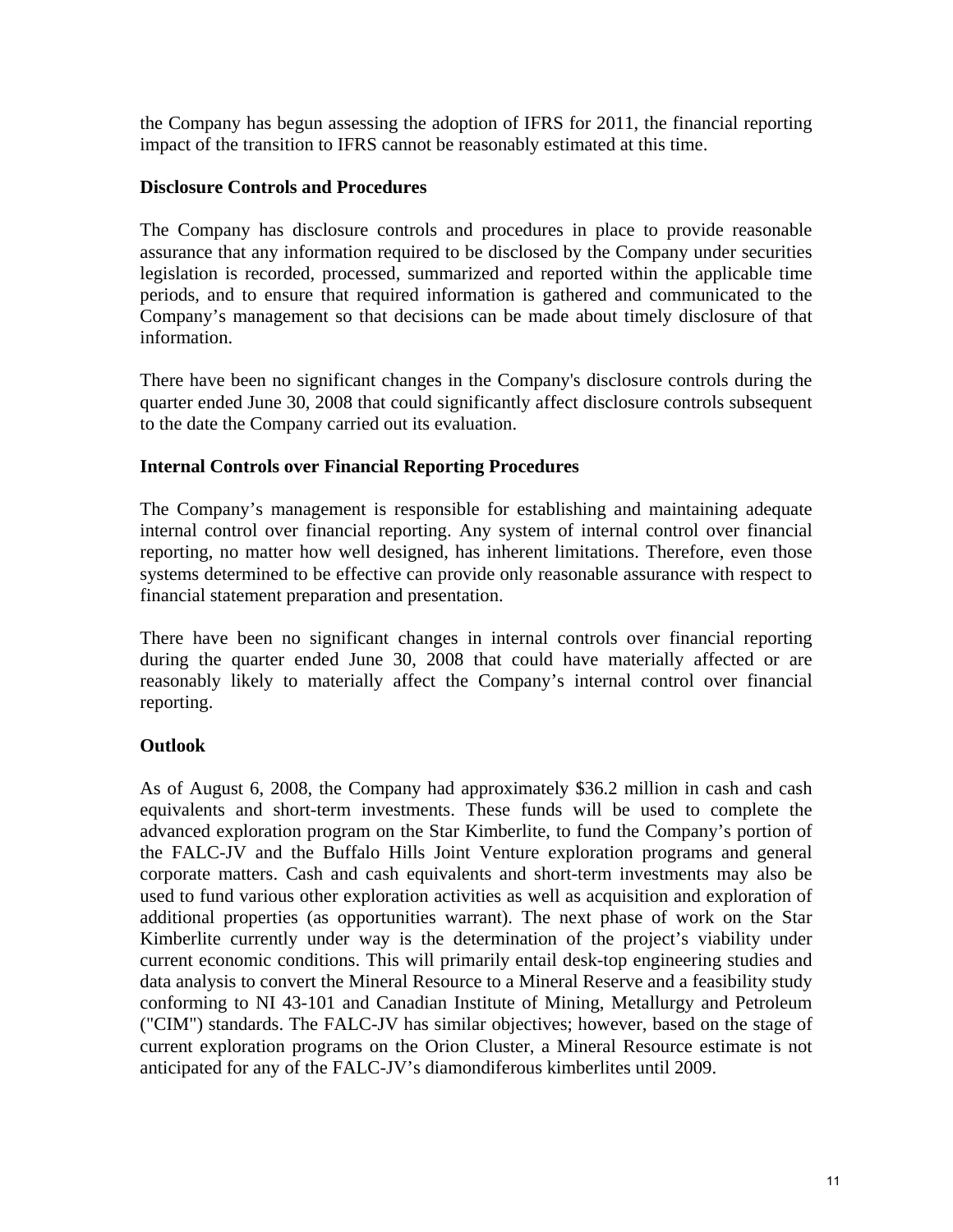### **Risks and Uncertainties**

The Company attempts to mitigate risks by identifying, assessing, reporting and managing risks of significance. The following are risks relating to the business of the Company. This information is a summary only of risks currently facing the Company based on its stage of development. Additional risks and uncertainties not presently known may also impact the Company's operations. Management's view on risks facing the Company will evolve as the Company progresses in its stage of development.

### *Risks Associated With an Exploration Stage Company*

The principal risks faced by the Company during the exploration stage involve: Shore's ability to obtain financing to further the exploration and development of mineral properties in which Shore holds interests; maintaining title to its property claims; obtaining the required permits from various federal, provincial and local governmental authorities; and the ultimate economic feasibility of any future development projects.

The further development and exploration of mineral properties in which Shore holds interests or which Shore acquires may depend upon Shore's ability to obtain financing through joint ventures, debt financing, equity financing or other means. The Company does not have sufficient funds to put any of its property interests into production from its own financial resources. There is no assurance that Shore will be successful in obtaining required financing as and when needed. Failure to obtain additional financing on a timely basis may cause the Company to postpone development plans, forfeit rights in its properties or joint ventures or reduce or terminate its operations. Reduced liquidity or difficulty in obtaining future financing could have an adverse impact on Shore's future cash flows, earnings, results of operations and financial condition. The relative prices of diamonds and future expectations for such prices have a significant impact on the market sentiment for investment in mining and mineral exploration companies. To ensure that exploration procedures are being performed effectively and those results are interpreted and reported in a proper manner, management ensures that qualified individuals, service providers and external consultants are utilized in the verification and quality assurance of analytical results.

Title disputes could have adverse consequences to the Company. Managing these issues is an integral part of exploration, development and mining in Saskatchewan and Alberta and Shore is committed to managing these issues effectively. The Company has diligently investigated title to its claims in the Star, FALC-JV and Buffalo Hills Joint Venture Properties. However, no assurance can be given that title to these properties will not be challenged or impugned in the future by third parties or governments. Management maintains a database to monitor the status of the Company's claims to ensure all claims are in good standing.

The current or future operations of the Company, including development activities and commencement of production on its properties, require permits from various federal, provincial and local governmental authorities. Failure to comply with applicable laws, regulations, and permitting requirements may result in enforcement actions thereunder,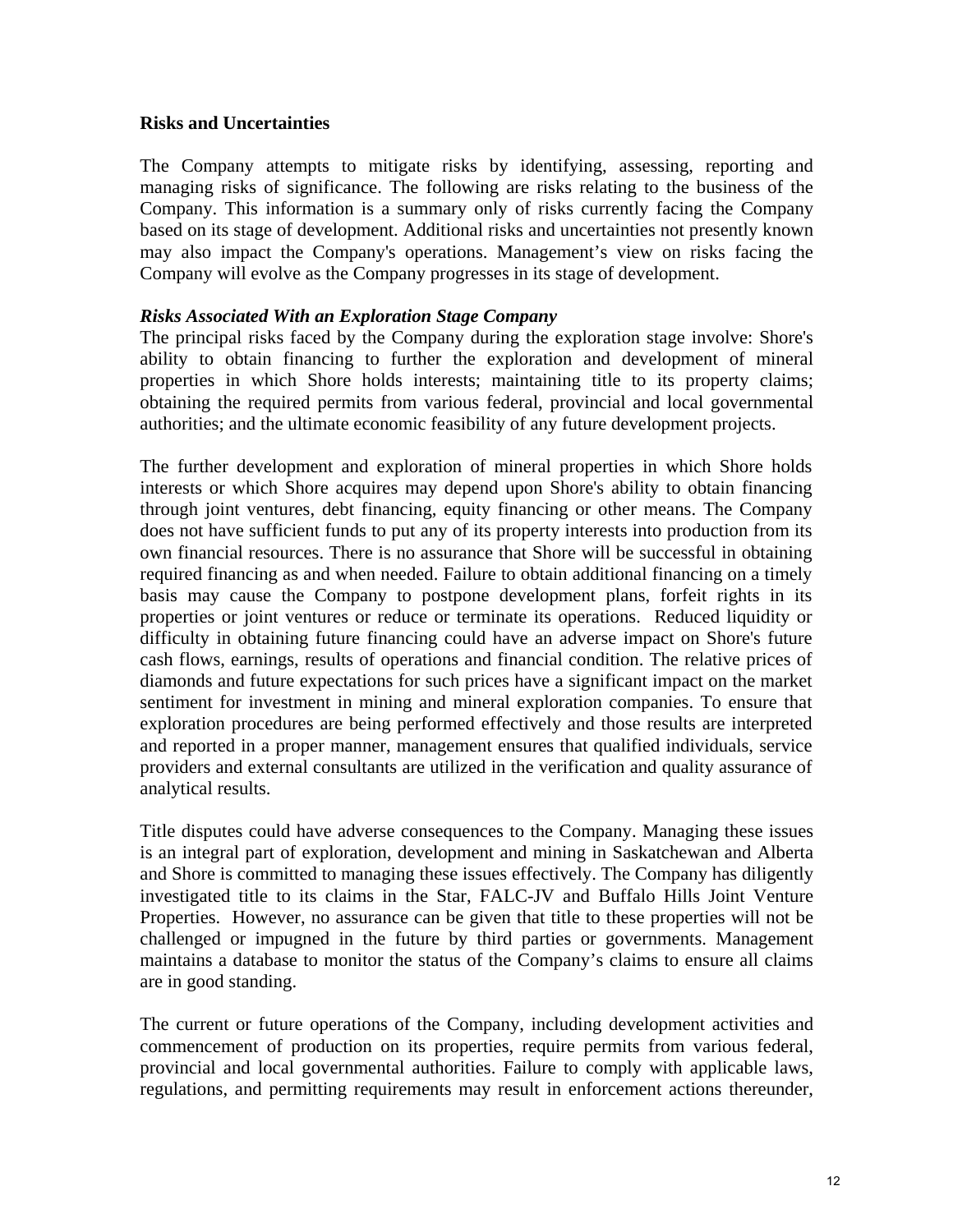including orders issued by regulatory or judicial authorities causing operations to cease or be curtailed and may include corrective measures requiring capital expenditures, installation of additional equipment, or remedial actions. To the best of the Company's knowledge, it is operating in compliance with all applicable rules and regulations. The Company utilizes qualified individuals, service providers and external consultants and maintains constant communications with governmental authorities to ensure that the Company is in compliance with all applicable rules and regulations.

All of Shore's property interests are currently in the exploration stage and are without a known body of commercial ore. The exploration, development and production of precious metals and gems are capital-intensive, subject to the normal risks and capital expenditure requirements associated with mining operations. While the rewards can be substantial if commercial quantities of minerals or gems are found, there can be no assurance that Shore's past or future exploration efforts will be successful, that any production therefrom will be obtained or continued, or that any such production which is attempted will be profitable.

### **Technical Information**

All technical information in this report has been prepared under the supervision of George Read, Senior Vice-President Exploration and Development, Professional Geoscientist in the Provinces of Saskatchewan and British Columbia, who is the Company's "Qualified Person" under the definition of NI 43-101.

### **Caution regarding Forward-looking Information**

From time to time, Shore makes written or oral forward-looking statements within the meaning of certain securities laws, including the "safe harbour" provisions of the Ontario Securities Act and the United States Private Securities Litigation Reform Act of 1995. Shore may make such statements in press releases, in other filings with Canadian regulators or the United States Securities and Exchange Commission, in reports to shareholders or in other communications. These forward-looking statements include, among others, statements with respect to Shore's objectives for the ensuing year, our medium and long-term goals, and strategies to achieve those objectives and goals, as well as statements with respect to our beliefs, plans, objectives, expectations, anticipations, estimates and intentions. The words "may," "could," "should," "would," "suspect," "outlook," "believe," "plan," "anticipate," "estimate," "expect," "intend," and words and expressions of similar import are intended to identify forward-looking statements. In particular, statements regarding Shore's future operations, future exploration and development activities or the anticipated results of Shore's advanced exploration study or other development plans contain forward-looking statements.

All forward-looking statements and information are based on Shore's current beliefs as well as assumptions made by and information currently available to Shore concerning anticipated financial performance, business prospects, strategies, regulatory developments, development plans, exploration, development and mining activities and commitments. Although management considers these assumptions to be reasonable based on information currently available to it, they may prove to be incorrect.

By their very nature, forward-looking statements involve inherent risks and uncertainties, both general and specific, and risks exist that predictions, forecasts, projections and other forward-looking statements will not be achieved. We caution readers not to place undue reliance on these statements as a number of important factors could cause the actual results to differ materially from the beliefs, plans, objectives, expectations, anticipations, estimates and intentions expressed in such forward-looking statements. These factors include, but are not limited to, developments in world diamond markets, changes in diamond valuations, risks relating to fluctuations in the Canadian dollar and other currencies relative to the US dollar, changes in exploration, development or mining plans due to exploration results and changing budget priorities of Shore or its joint venture partners; the effects of competition in the markets in which Shore operates; the impact of changes in the laws and regulations regulating mining exploration and development; judicial or regulatory judgments and legal proceedings; operational and infrastructure risks and the additional risks described in Shore's most recently filed Annual Information Form, annual and interim MD&A and short form prospectus, and Shore's anticipation of and success in managing the foregoing risks.

Shore cautions that the foregoing list of factors that may affect future results is not exhaustive. When relying on our forward-looking statements to make decisions with respect to Shore, investors and others should carefully consider the foregoing factors and other uncertainties and potential events. Unless otherwise required by applicable securities laws, Shore does not undertake to update any written forward-looking statements that may be made from time to time by Shore or on our behalf.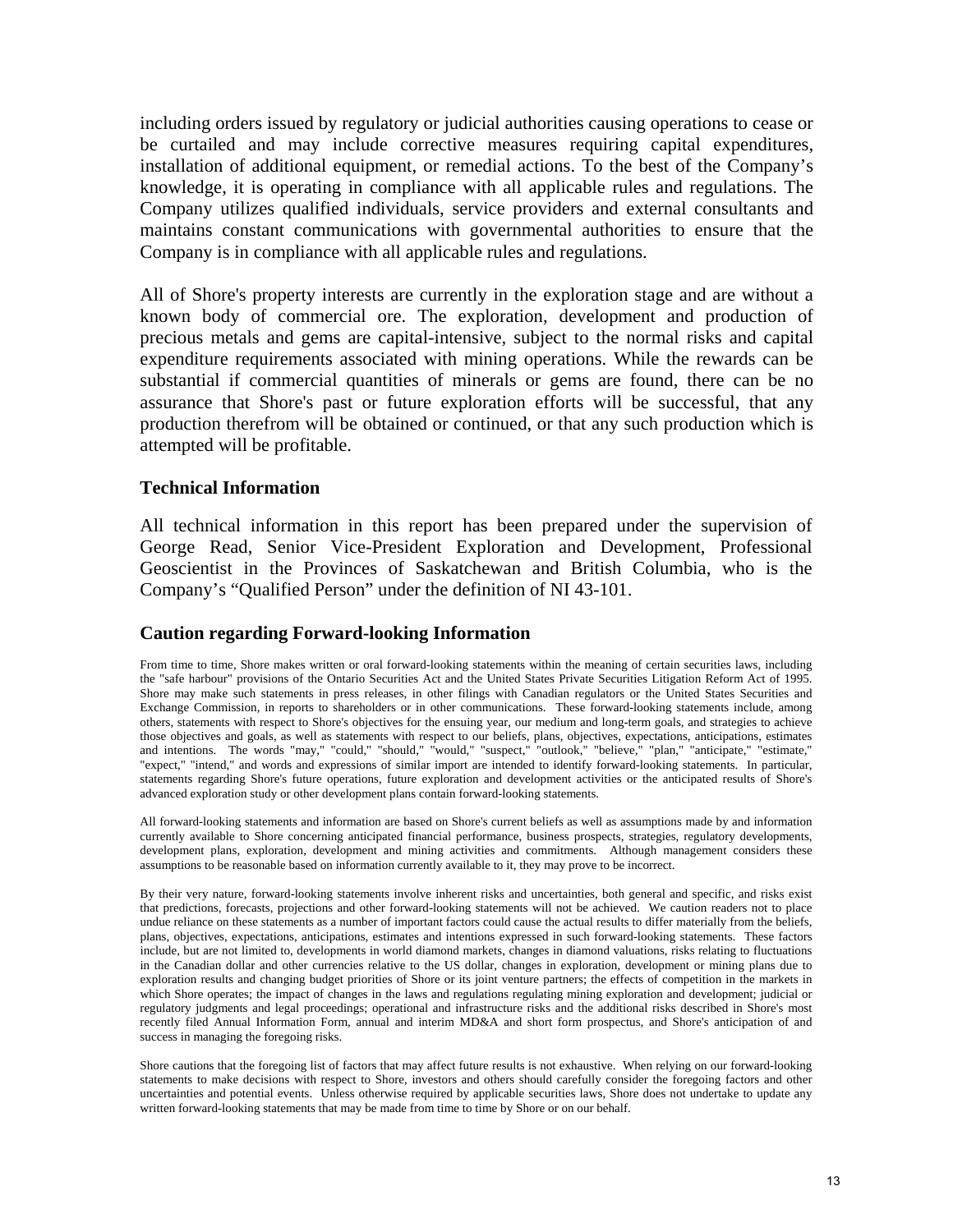# **Additional Information**

Additional information related to the Company, including the latest available Annual Information Form, is available on SEDAR at www.sedar.com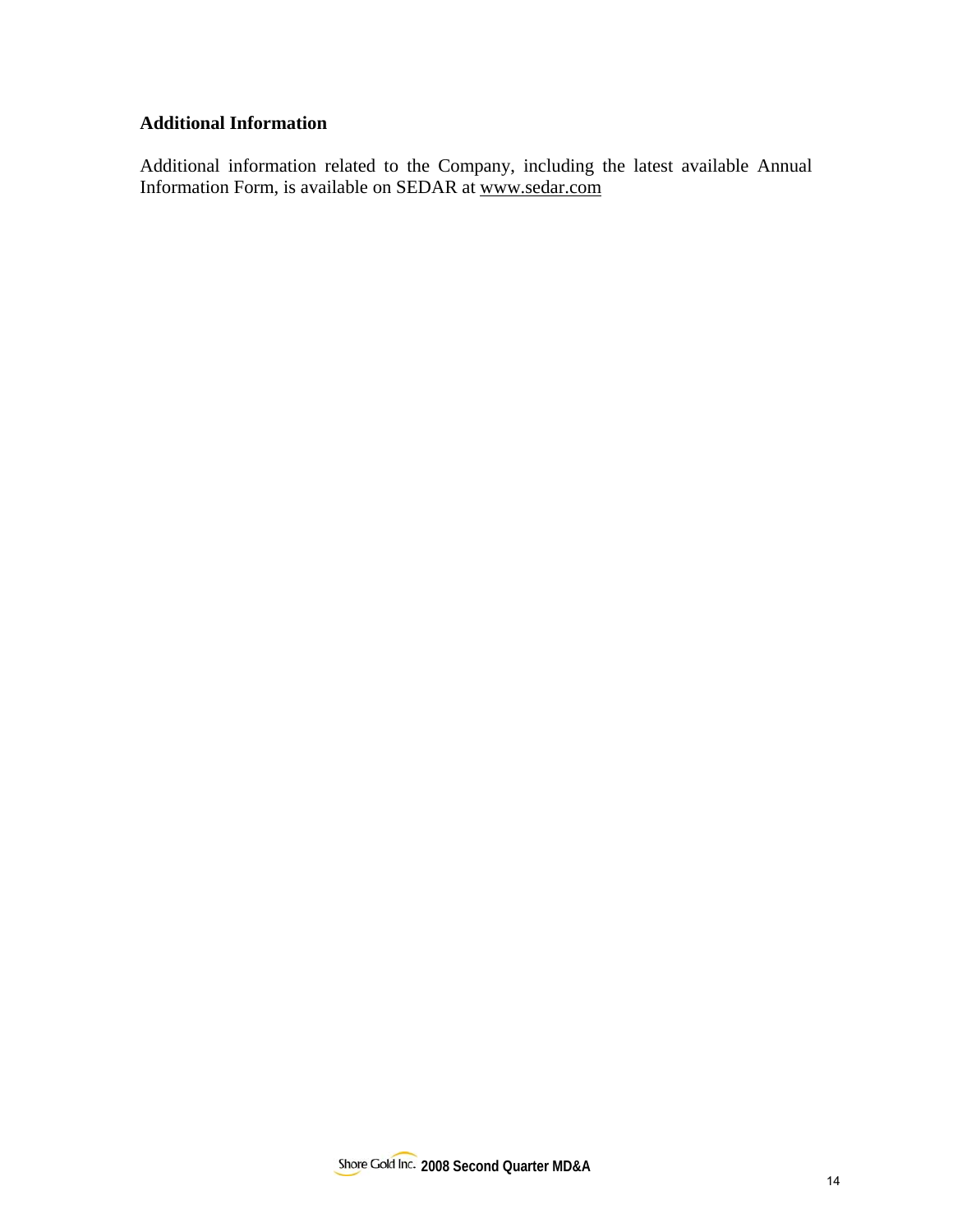### **SHORE GOLD INC. Unaudited Interim Consolidated Financial Statements**

### **For the Six-Month Period Ended June 30, 2008**

### Notice to Reader

Management has compiled the unaudited consolidated financial statements of Shore Gold Inc. for the six-month period ended June 30, 2008 (along with the comparative interim period in 2007). The Corporation's external auditors have not reviewed these statements.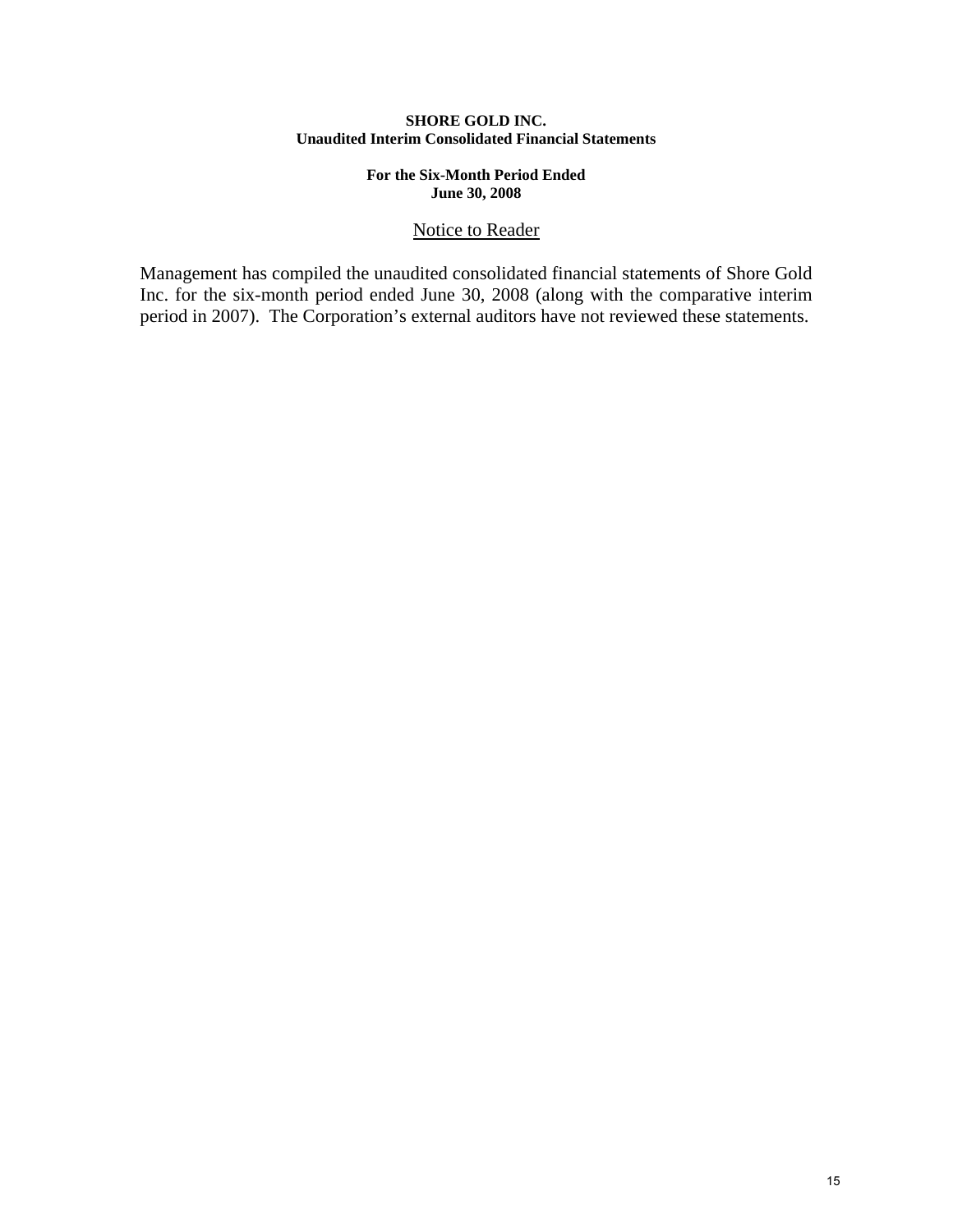# **Consolidated Balance Sheets Shore Gold Inc. (A Development Stage Entity)**

|                                                 |                           | June 30,<br>2008<br>(in thousands) |                   |           |
|-------------------------------------------------|---------------------------|------------------------------------|-------------------|-----------|
| <b>Assets</b>                                   |                           |                                    | (in thousands)    |           |
| Current assets:                                 |                           |                                    |                   |           |
| Cash and cash equivalents                       | \$                        | 20,293                             | \$                | 31,854    |
| Short-term investments                          |                           | 18,851                             |                   | 38,274    |
| Restricted cash                                 |                           | 1,245                              |                   | 396       |
| Receivables                                     |                           | 6,460                              |                   | 4,704     |
| Prepaids                                        |                           | 352                                |                   | 118       |
|                                                 |                           | 47,201                             |                   | 75,346    |
| Investments (note 4)                            |                           | 14,944                             |                   | 16,979    |
| Mineral properties (note 5)                     |                           | 748,259                            |                   | 723,098   |
| Investment in Wescan Goldfields Inc. (note 6)   |                           | 2,186                              |                   | 2,296     |
| Property and equipment                          |                           | 1,255                              |                   | 1,338     |
|                                                 | $\boldsymbol{\mathsf{S}}$ | 813,845                            | \$                | 819,057   |
| <b>Liabilities &amp; Shareholders' Equity</b>   |                           |                                    |                   |           |
| Current liabilities:                            |                           |                                    |                   |           |
| Accounts payable and accrued liabilities        | \$                        | 6,118                              | \$                | 9,790     |
| Current portion of asset retirement obligations |                           | 329                                |                   | 342       |
|                                                 |                           | 6,447                              |                   | 10,132    |
| Asset retirement obligations                    |                           | 1,455                              |                   | 1,334     |
| Future income tax liability                     |                           | 111,600                            |                   | 103,853   |
| Shareholders' equity:                           |                           |                                    |                   |           |
| Share capital (note 7)                          |                           | 760,952                            |                   | 768,252   |
| Contributed surplus (note 7)                    |                           | 25,491                             |                   | 22,596    |
| Deficit                                         |                           | (92, 100)                          |                   | (87, 110) |
|                                                 |                           | 694,343                            |                   | 703,738   |
|                                                 | $\mathbb{S}$              | 813,845                            | $\boldsymbol{\$}$ | 819,057   |

See accompanying notes to financial statements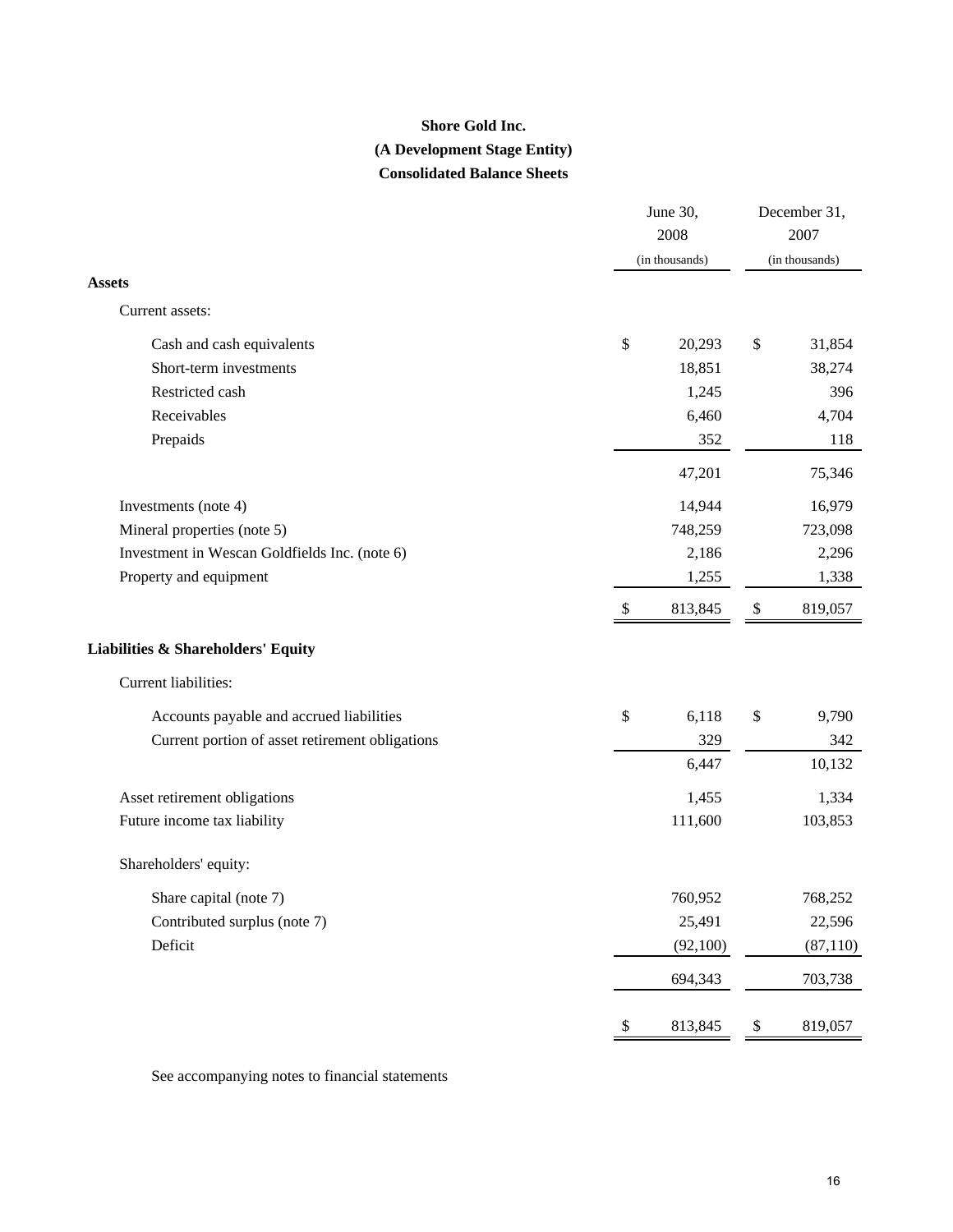### **Shore Gold Inc. (A Development Stage Entity) Consolidated Statements of Loss and Deficit**

|                                                       | Three Months Ended<br>June 30, |                | <b>Six Months Ended</b><br>June 30, |    |                |    |                |
|-------------------------------------------------------|--------------------------------|----------------|-------------------------------------|----|----------------|----|----------------|
|                                                       | 2008                           |                | 2007                                |    | 2008           |    | 2007           |
|                                                       |                                | (in thousands) | (in thousands)                      |    | (in thousands) |    | (in thousands) |
| <b>Revenue</b>                                        |                                |                |                                     |    |                |    |                |
| Interest and other income                             | \$                             | 341            | \$<br>1,183                         | \$ | 997            | \$ | 2,487          |
| <b>Expenses</b>                                       |                                |                |                                     |    |                |    |                |
| Administration                                        |                                | 1,244          | 888                                 |    | 3,102          |    | 4,372          |
| Consulting and professional fees                      |                                | 109            | 264                                 |    | 1,001          |    | 1,908          |
| Corporate development                                 |                                | 85             | 151                                 |    | 209            |    | 317            |
| Amortization and accretion                            |                                | 74             | 68                                  |    | 144            |    | 122            |
|                                                       |                                | 1,512          | 1,371                               |    | 4,456          |    | 6,719          |
| Loss before the under noted items                     |                                | (1,171)        | (188)                               |    | (3,459)        |    | (4,232)        |
| Impairment in fair value of third-party asset-backed  |                                |                |                                     |    |                |    |                |
| commercial paper (note 4)                             |                                | (2,035)        |                                     |    | (2,035)        |    |                |
| Loss from Wescan Goldfields Inc.                      |                                | (81)           | (93)                                |    | (110)          |    | (132)          |
| Net loss before income taxes                          |                                | (3,287)        | (281)                               |    | (5,604)        |    | (4, 364)       |
| Income tax recovery                                   |                                | 519            | 1,984                               |    | 614            |    | 1,899          |
| Net and comprehensive income (loss)                   |                                | (2,768)        | 1,703                               |    | (4,990)        |    | (2,465)        |
| Deficit, beginning of period                          |                                | (89, 332)      | (98, 777)                           |    | (87, 110)      |    | (94, 609)      |
| Deficit, end of period                                | \$                             | (92,100)       | \$<br>(97,074)                      | \$ | (92,100)       | \$ | (97,074)       |
| Net income (loss) per share                           |                                |                |                                     |    |                |    |                |
| Basic and diluted                                     |                                | (0.02)         | 0.01                                |    | (0.03)         |    | (0.01)         |
| Weighted average number of shares outstanding (000's) |                                | 182,949        | 177,282                             |    | 182,817        |    | 177,167        |

See accompanying notes to financial statements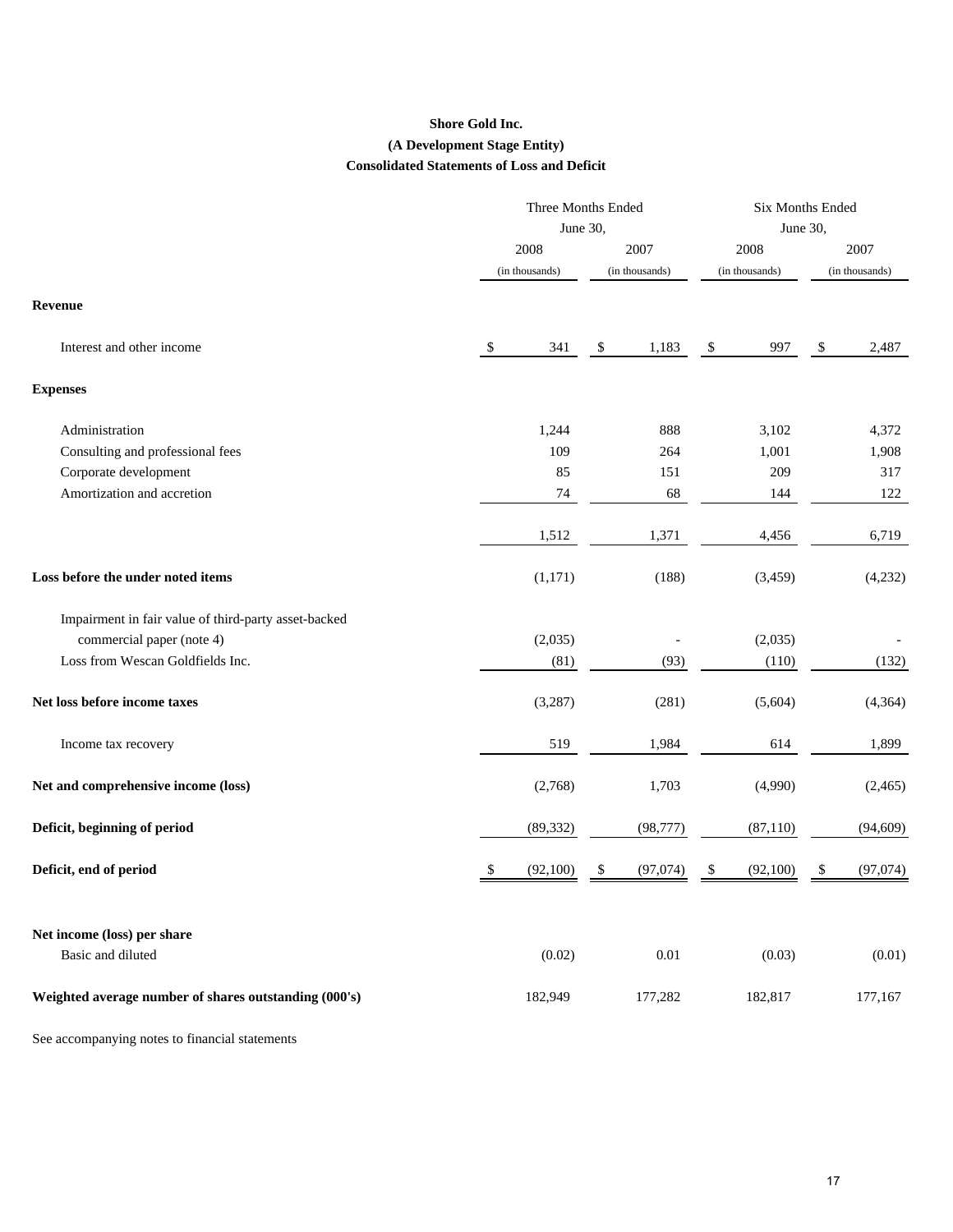### **Shore Gold Inc. (A Development Stage Entity) Consolidated Statements of Cash Flows**

|                                                         | Three Months Ended |                |              | <b>Six Months Ended</b> |              |                |              |                |
|---------------------------------------------------------|--------------------|----------------|--------------|-------------------------|--------------|----------------|--------------|----------------|
|                                                         |                    | June 30,       |              |                         | June 30,     |                |              |                |
|                                                         |                    | 2008           |              | 2007                    |              | 2008           |              | 2007           |
|                                                         |                    | (in thousands) |              | (in thousands)          |              | (in thousands) |              | (in thousands) |
| Cash provided by (used in):                             |                    |                |              |                         |              |                |              |                |
| <b>Operations:</b>                                      |                    |                |              |                         |              |                |              |                |
| Net income (loss)                                       | \$                 | (2,768)        | \$           | 1,703                   | \$           | (4,990)        | \$           | (2, 465)       |
| Non-cash items:                                         |                    |                |              |                         |              |                |              |                |
| Amortization and accretion                              |                    | 74             |              | 68                      |              | 144            |              | 122            |
| Impairment in fair value of third-party asset-backed    |                    |                |              |                         |              |                |              |                |
| commercial paper (note 4)                               |                    | 2,035          |              |                         |              | 2,035          |              |                |
| Share of loss in Wescan Goldfields Inc.                 |                    | 81             |              | 93                      |              | 110            |              | 132            |
| Fair value of stock options expensed (note 7)           |                    | 537            |              | 184                     |              | 2,468          |              | 4,396          |
| Future income tax recovery                              |                    | (519)          |              | (1,975)                 |              | (614)          |              | (1,890)        |
| Net change in non-cash operating working capital items: |                    |                |              |                         |              |                |              |                |
| Prepaids                                                |                    | 51             |              | 70                      |              | (234)          |              | (175)          |
| Receivables                                             |                    | (29)           |              | 79                      |              | 20             |              | 433            |
| Accounts payable and accrued liabilities                |                    | (182)          |              | 49                      |              | (1,050)        |              | (488)          |
|                                                         |                    | (720)          |              | 271                     |              | (2,111)        |              | 65             |
| <b>Investing:</b>                                       |                    |                |              |                         |              |                |              |                |
| Mineral properties                                      |                    | (11,002)       |              | (13,058)                |              | (24, 138)      |              | (26, 587)      |
| Property and equipment                                  |                    | (15)           |              | 7                       |              | (18)           |              | (55)           |
| Disposal (purchase) of short-term investments           |                    | 10,221         |              | (31,986)                |              | 19,423         |              | (7, 113)       |
| Restricted cash                                         |                    |                |              |                         |              | (849)          |              |                |
| Net change in non-cash investing working capital items: |                    |                |              |                         |              |                |              |                |
| Receivables                                             |                    | 399            |              | 2,147                   |              | (1,776)        |              | 2,375          |
| Accounts payable and accrued liabilities                |                    | (866)          |              | (2,236)                 |              | (2,622)        |              | (6, 336)       |
|                                                         |                    | (1,263)        |              | (45, 126)               |              | (9,980)        |              | (37,716)       |
| <b>Financing:</b>                                       |                    |                |              |                         |              |                |              |                |
| Issue of common shares (net of issue costs)             |                    | 530            |              | 157                     |              | 530            |              | 1,160          |
|                                                         |                    | 530            |              | 157                     |              | 530            |              | 1,160          |
| Decrease in cash and cash equivalents                   |                    | (1, 453)       |              | (44, 698)               |              | (11, 561)      |              | (36, 491)      |
| Cash and cash equivalents, beginning of period          |                    | 21,746         |              | 72,890                  |              | 31,854         |              | 64,683         |
| Cash and cash equivalents, end of period                | $\mathbb{S}$       | 20,293         | $\$$         | 28,192                  | $\$$         | 20,293         | \$           | 28,192         |
|                                                         |                    |                |              |                         |              |                |              |                |
| Cash and cash equivalents consists of:                  |                    |                |              |                         |              |                |              |                |
| Cash                                                    | $\mathbb{S}$       | 886            | \$           | 806                     | $\mathbb{S}$ | 886            | $\mathbb S$  | 806            |
| Commercial paper                                        |                    |                |              | 14,436                  |              |                |              | 14,436         |
| Guaranteed investment certificates                      |                    |                |              | 5,038                   |              |                |              | 5,038          |
| Treasury bills                                          |                    | 19,407         |              | 7,912                   |              | 19,407         |              | 7,912          |
|                                                         | $\$$               | 20,293         | $\mathbb{S}$ | 28,192                  | $\mathbb{S}$ | 20,293         | $\mathbb{S}$ | 28,192         |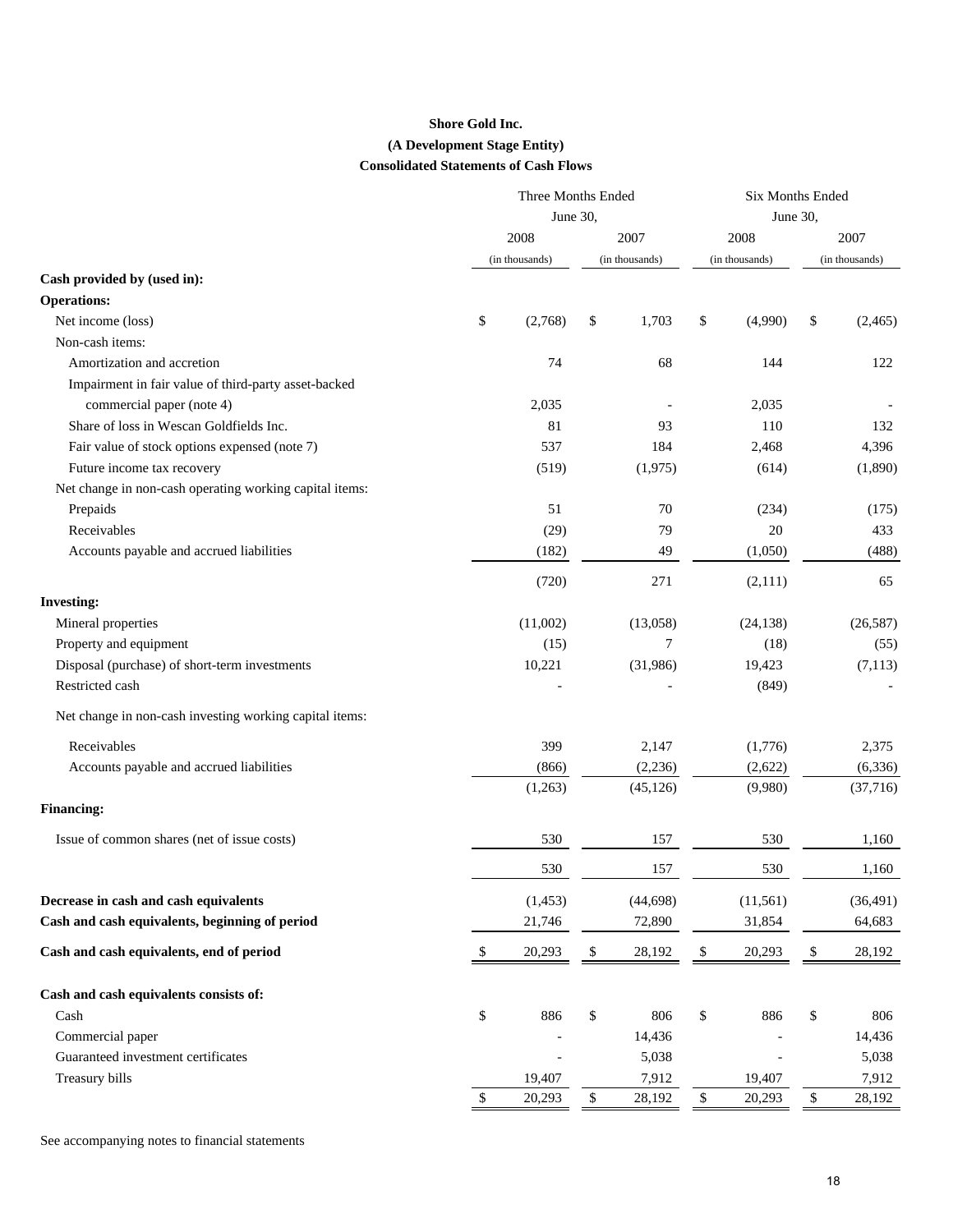# **SHORE GOLD INC.**

### (A Development Stage Entity)

Notes to Consolidated Financial Statements (for the six-month period ended June 30, 2008) (In thousands of Canadian dollars except as otherwise noted)

### **1. Nature of operations**

Shore Gold Inc. was incorporated under the Canada Business Corporations Act on April 29, 1985. Shore Gold Inc. and its subsidiaries (collectively, "Shore" or "the Company") are engaged primarily in the exploration, development, mining and sale of precious metals and gems. Substantially all of the Company's efforts are devoted to the exploration of its mineral properties. The Company has not earned significant revenue and is therefore considered to be in the development stage with respect to its current mineral property holdings.

### **2. General**

These unaudited consolidated financial statements have been prepared in accordance with Canadian generally accepted accounting principles and follow the same accounting principles and methods of application as the most recent annual audited consolidated financial statements except for the recent accounting standards adopted as described below. These consolidated financial statements should be read in conjunction with the Company's annual audited consolidated financial statements filed on SEDAR.

### **3. Changes in accounting policies**

Effective January 1, 2008, the Company adopted the following accounting standards issued by the Canadian Institute of Chartered Accountants ("CICA"). These new standards have been adopted on a prospective basis with no restatement to prior period financial statements.

### a) Financial instruments presentation and disclosure

On January 1, 2008, the Company adopted CICA handbook sections relating to financial instruments presentation and disclosure. These sections are intended to enhance the users' ability to evaluate the significance of financial instruments to an entity, related exposures and the management of these risks.

### i) Financial assets

The Company has designated its cash and cash equivalents as held-for-trading, which are measured at fair value. Short-term investments are designated as held-to-maturity and are carried at amortized cost. Accounts receivable are classified as loans and receivables, which are measured at amortized cost. Due to the short-term maturity of short-term investments and accounts receivable, respective carrying amounts approximate fair value.

Investments are made up of third-party asset-backed commercial paper ("ABCP") and are classified as available-for-sale.

The Company has not entered into any hedging relationships and does not hold any other available-forsale securities that would result in the recognition of other comprehensive income or loss.

### ii) Financial liabilities

Accounts payable and accrued liabilities are classified as other financial liabilities, which are measured at amortized cost.

Due to the short-term nature of accounts payable and accrued liabilities, respective carrying amounts approximate fair value.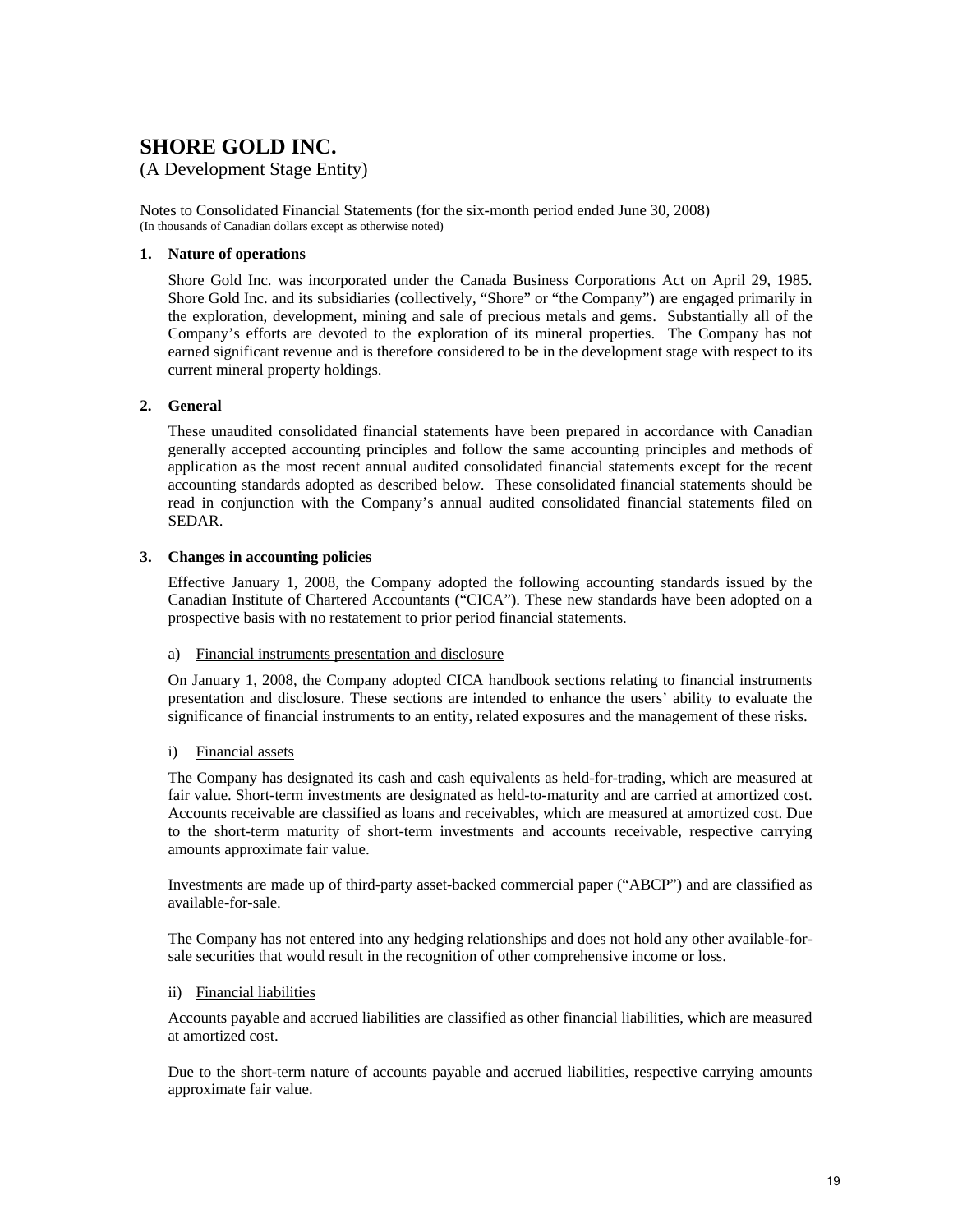### iii) Management of financial risk

The Company's financial instruments are exposed to certain financial risks, including credit risk and liquidity risk.

#### Credit risk

Credit risk is the risk of an unexpected loss by the Company if a customer or third-party to a financial instrument fails to meet its contractual obligations.

### *Letters of credit and restricted cash*

The Company has supplied irrevocable standby letters of credit issued by a Canadian chartered bank. The Company has pledged \$1,245 thousand of short-term investments as security, all expiring July 2, 2008. These amounts are recorded as restricted cash.

#### *Receivables*

A significant portion of the Company's receivables relate to amounts receivable from a participant of the Company's joint operations. Management minimizes the credit risk associated with this concentration of receivables by ensuring that amounts receivable from this participant are current. In accordance with the joint venture agreement, the participating interest in the joint venture is security against amounts owed.

#### *Investments*

Until the Company's surplus cash is required to fund exploration or development activities it is invested in a variety of highly rated, relatively risk-free instruments such as guaranteed investment certificates and Government of Canada treasury bills. The Company also holds ABCP with a par value of \$19.0 million (carrying value of \$14.9 million) with repayment dates ranging from September 14, 2007 to October 15, 2007. Thus far, none of the ABCP held by the Company has been repaid. This ABCP is currently subject to a proposal by the Pan-Canadian Investors Committee for Third-Party Structured Asset Backed Commercial Paper ("Investors Committee") which calls for the conversion of the ABCP into floating rate notes with terms that will match the duration of the underlying assets ("Committee Restructuring Plan"). As part of the Committee Restructuring Plan, several major financial institutions have provided margin call facilities that would significantly reduce the risk of credit default on these investments. Management continually monitors the progress regarding the ultimate collectability of these investments. The consolidated financial statements of the Company reflect management's best estimate of the fair value of these investments.

#### *Maximum credit exposure*

The carrying amount of the financial assets discussed above represents the Company's maximum credit exposure:

|                 | Amount     |
|-----------------|------------|
| Restricted cash | 1,245<br>S |
| Receivables     | 6,460      |
| ABCP            | 14.944     |
| Total           | \$22,649   |

#### Liquidity risk

Liquidity risk is the risk that the Company will not be able to meet its financial obligations as they fall due. The Company's approach is to ensure that it will have sufficient liquidity to meet its obligations when due.

Management does not believe the events surrounding the liquidity of the ABCP will adversely affect its ability to meet financial obligations as they fall due.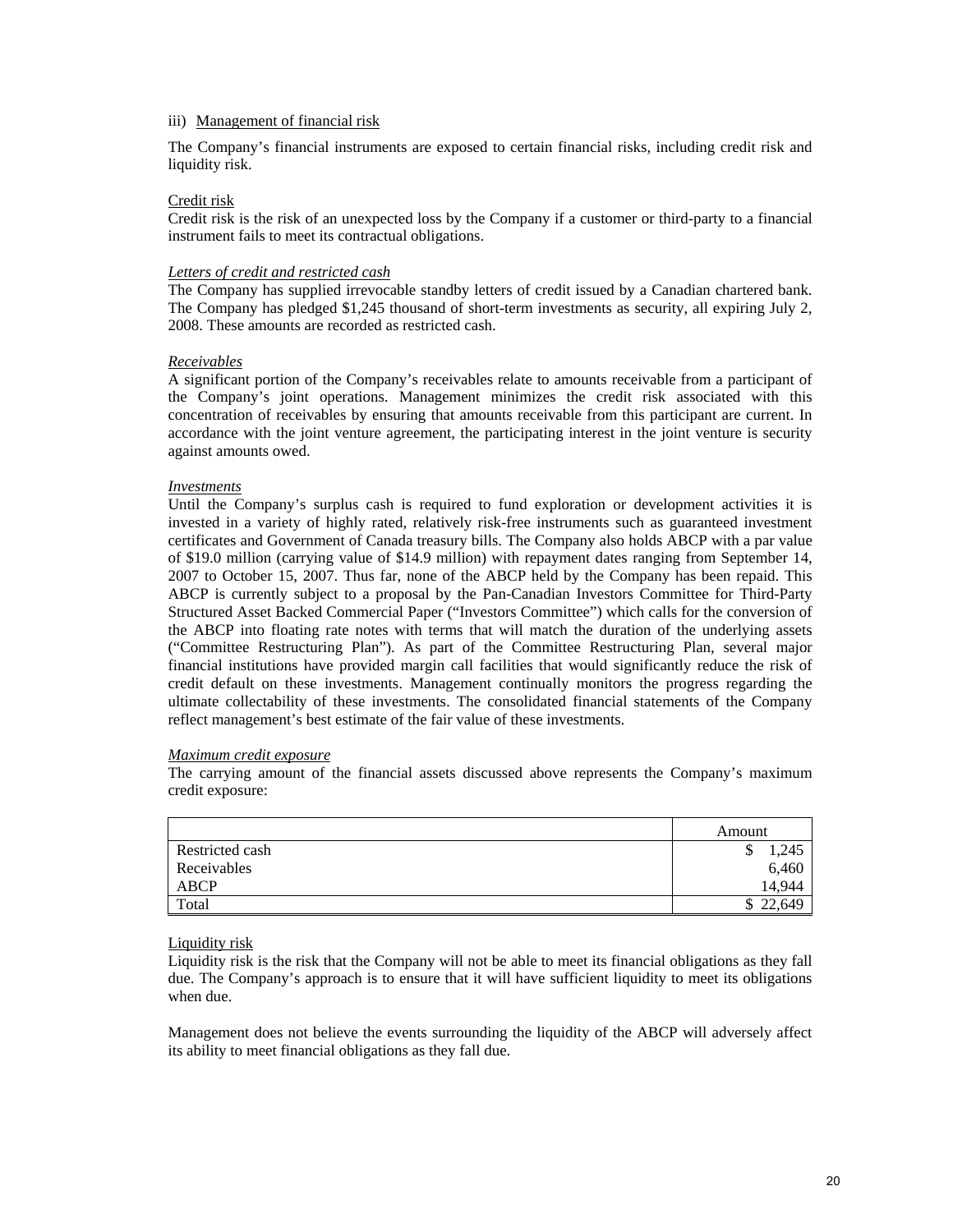### b) Capital disclosure

On January 1, 2008, the Company adopted CICA handbook sections relating to capital disclosure. This additional disclosure includes information regarding an entity's objectives, policies and processes for managing capital.

The Company's objectives when managing capital are to safeguard the Company's ability to continue as a going concern, so that it can continue to provide returns for shareholders and benefits for other stakeholders.

The Company considers the items included in shareholder's equity as capital. The Company manages the capital structure and makes adjustments to it in response to changes in economic conditions and the risk characteristics of the underlying assets. In order to maintain or adjust the capital structure, the Company may issue new shares, acquire or dispose of assets or adjust the amount of cash and cash equivalents and investments.

In order to facilitate the management of its capital requirements, the Company prepares annual expenditure budgets that are updated as necessary. The annual budgets are approved by the Board of Directors.

In order to maximize ongoing exploration efforts, the Company does not pay out dividends. The Company's investment policy is to invest its cash in highly liquid short-term interest-bearing investments with an initial term to maturity of twelve months or less.

The Company expects its current capital resources will be sufficient to carry its exploration plans through its current operating period. The Company is not subject to externally imposed capital requirements, except as disclosed.

### **4. Investments**

At June 30, 2008 the Company held ABCP with a total par value of \$19.0 million, with repayment dates ranging from September 14, 2007 to October 15, 2007. Thus far, none of the ABCP held by the Company has been repaid. All of the ABCP purchased by the Company was rated as R1 (high) by Dominion Bond Rating Service ("DBRS").

During the month of August, 2007 the ABCP market experienced liquidity problems. As a result, certain of the ABCP programs were unable to raise funds from new issuances and therefore were not able to refund maturing notes. To address the liquidity issue, twenty of the ABCP conduits, which include the ABCP held by the Company, are currently subject to a proposal by the Investors Committee which calls for the conversion of the ABCP into floating rate notes with maturities of less than nine years. The ABCP has been classified as a long-term investment on the Company's financial statements.

On March 17, 2008, the Investors Committee filed an application in the Ontario Superior Court of Justice under the Companies' Creditors Arrangement Act ("CCAA") asking the Court to call a meeting of ABCP holders to vote on the Committee Restructuring Plan. On March 20, 2008, the Committee released details (the "Information Statement") of the Committee Restructuring Plan. On April 25, 2008, the majority of noteholders voted in favour of the Committee Restructuring Plan and on June 25, 2008 a court order sanctioning the Committee Restructuring Plan was made. This court order remains subject to appeals by certain of the holders of ABCP and restructuring is not expected to be implemented until all appeals have been resolved. The Company believes the outcome of the Committee Restructuring Plan will not have a significant impact to the Company's financial condition.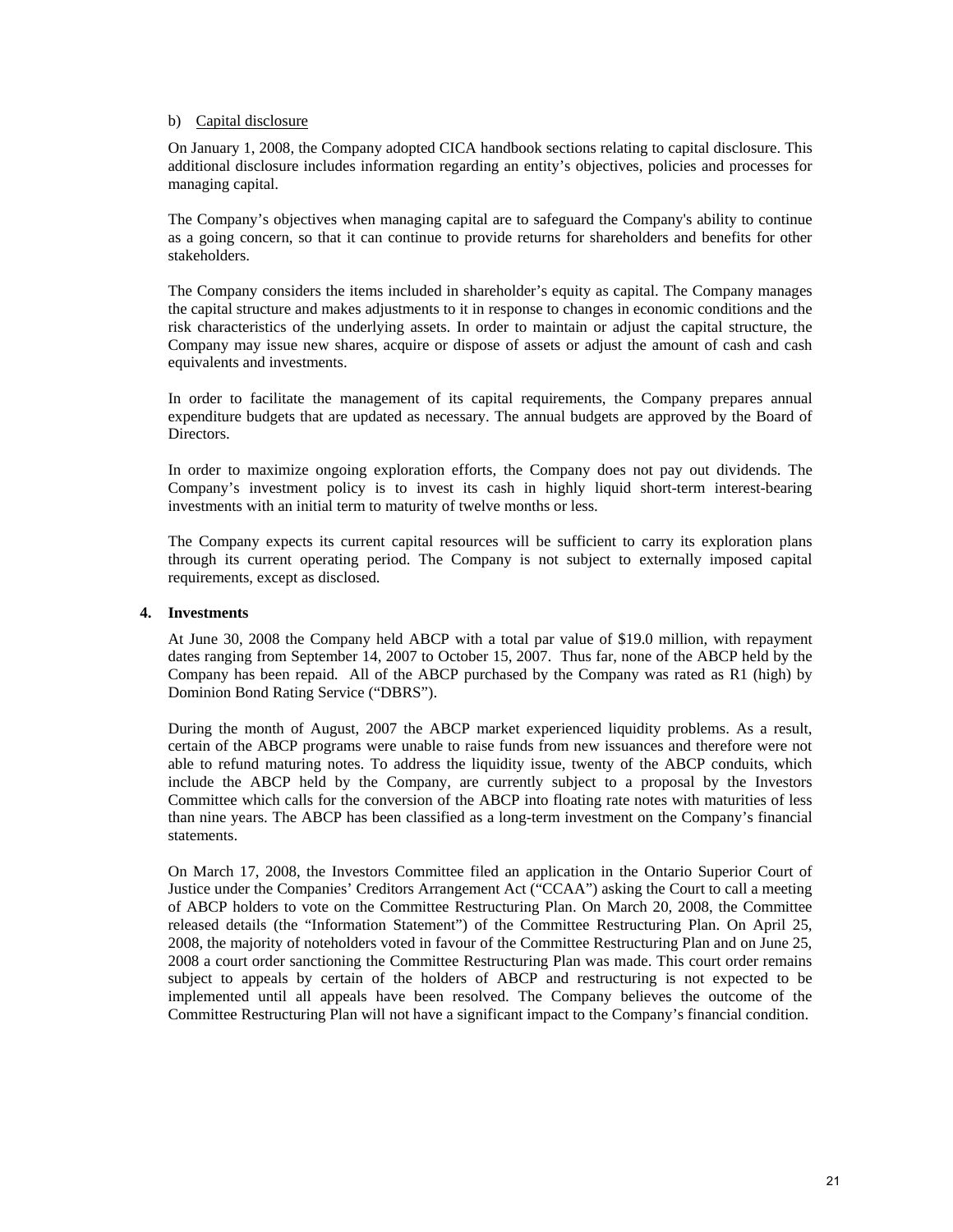Per the Committee Restructuring Plan, the Company expects to receive the following floating rate notes:

| Master Asset Vehicle2 ("MAV2") Class A-1 Notes (a)          | \$ 7,513 |
|-------------------------------------------------------------|----------|
| MAV2 Class A-2 Notes (a)                                    | 5,590    |
| MAV2 Class B Notes (a)                                      | 962      |
| MAV2 Class C Notes (a)                                      | 435      |
| Master Asset Vehicle 3 Traditional Asset, Class 5 Notes (b) | 4,500    |
| Total                                                       | 19,000   |

### a) MAV2 Notes

The Committee Restructuring Plan will pool eligible assets of ABCPs that are backed primarily by synthetic assets into one of two master asset vehicles ("MAV"). Floating rate notes ("Pooled Notes") will then be issued to noteholders in exchange for their existing ABCP, with maturities of the Pooled Notes based upon the maturities of the underlying pooled assets.

Class A-1 and A-2 Notes have been given a provisional rating of AA from DBRS. Class A-2 Notes will accrue interest that will only be paid once all Class A-1 notes have been repaid in full and only to the extent that sufficient funds are available. Class B Notes will accrue interest that will only be paid once all Class A-1 and A-2 notes have been repaid in full and only to the extent that sufficient funds are available. Class C Notes will accrue interest at 20% that will only be paid once all Class A-1, A-2 and B notes have been repaid in full and only to the extent that sufficient funds are available. Class B and C Notes are not expected to be rated by DBRS.

### b) MAV3 Tracking Notes

Gemini Series A is supported by traditional securitized (non-synthetic) assets and, per the Committee Restructuring Plan, will be restructured separately from other trusts, maintaining its separate assets. Noteholders such as Shore will receive MAV3 Traditional Asset ("TA") tracking notes with a maturity date that reflects the longest maturity of the Specific Traditional Tracked Asset plus one year. As per the Information Statement, the maturity date for Gemini is September 12, 2016. The TA Tracking notes will have an interest rate based upon amounts available from the Specific Traditional Tracked Assets. On April 23, 2008, DBRS assigned the MAV3 note associated with Gemini Series (MAV3 TA, Class 5) a provisional principal rating of AAA. Repayment of the principal amount owing under a TA Tracking Note is expected to commence prior to the maturity date if assets amortize before this date. According to the April 18, 2008 Monitor's Report, on April 16, 2008 HSBC Canada repurchased assets from Gemini Series A (constituting 93% of the traditional securitized assets in the trust). As a result, the Company estimates that approximately 99% of the underlying assets in Gemini Series A are comprised of cash.

There is currently no active market for the ABCP held. The Company reviewed its assumptions regarding the fair value calculation of these investments during the quarter ending June 30, 2008 and assessed the fair value to be \$14.9 million. As a result, the Company has assessed an "other than temporary impairment" and reduced the fair value of these investments by an additional \$2.0 million in the quarter. The fair value of the ABCP was determined by using a probability-weighted discounted cash flow approach which factored in the Information Statement and other available data regarding market conditions for such investments as at June 30, 2008. Several assumptions were used in determining the fair value including: estimated weighted average of cash flows recovered (which factored in costs of the proposed restructuring), timing of cash flows based on the estimated maturities of the proposed floating rate notes (up to nine years), interest rates of 3.1 percent (Bankers Acceptance rate at June 30, 2008 of 3.6 percent less 50 basis points), and a discount rate of 6.2 percent (comprised of the Government of Canada risk free rate of 2.5 percent at June 30, 2008 adjusted for a 3.7 percent risk premium). This analysis factored in scenarios such as the possibility that the Committee Restructuring Plan might not be successful or that synthetic assets could be forced to be unwound, resulting in the forced liquidation of collateral. A one percent change in the discount rate would result in a \$0.8 million change in the fair value of the ABCP held by the Company.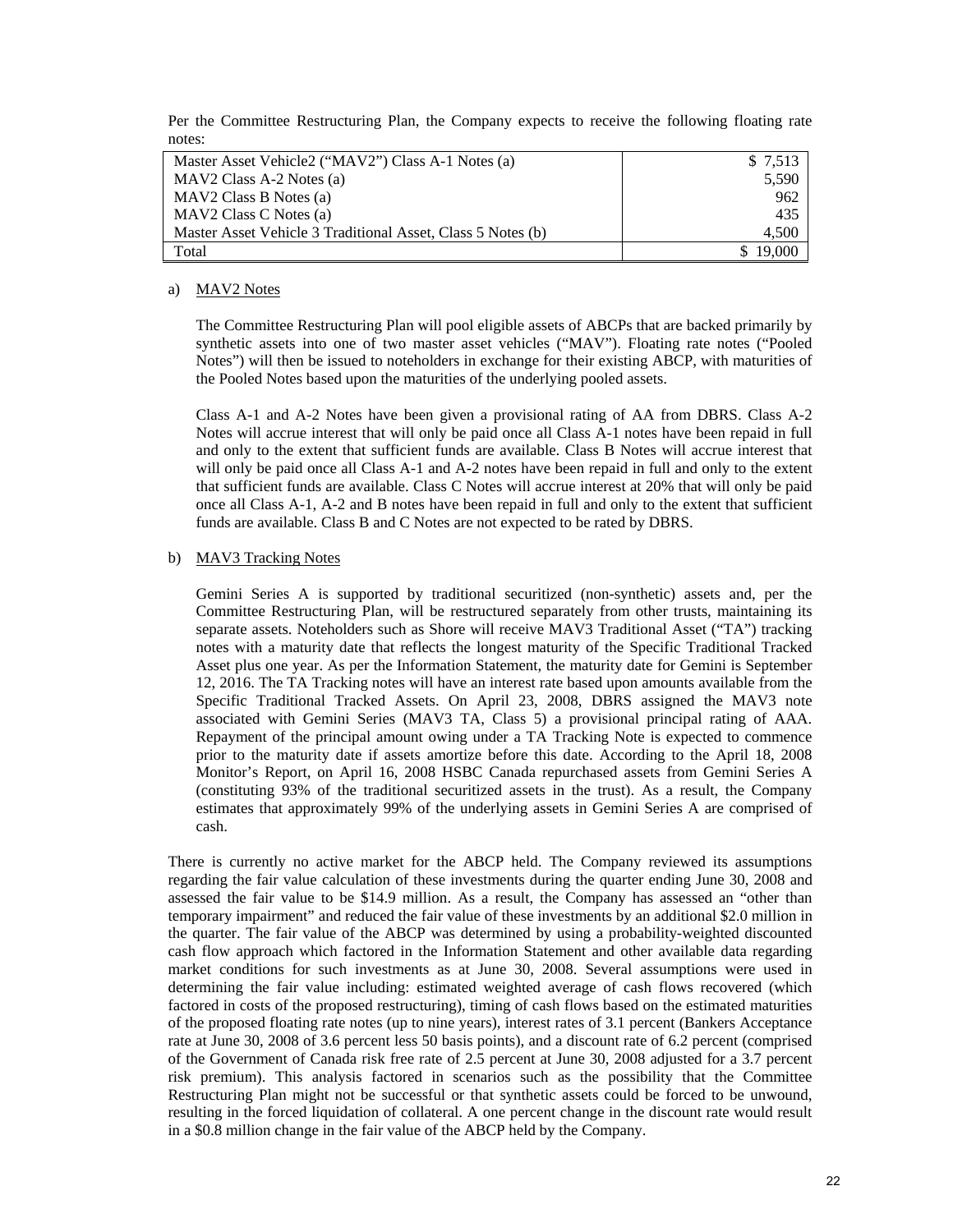The amount and timing ultimately recovered by the Company may differ materially from this estimate. Due to the nature of the ABCP that is not backed by traditional securitized assets (a significant component is comprised of collateral debt obligations), credit risk is significant. However, as part of the Committee Restructuring Plan, several major financial institutions have provided margin call facilities that would significantly reduce the risk of credit default on these investments.

### **5. Mineral properties**

Mineral properties for the six-month period ended June 30, 2008 are made up of the following:

|                             |                      | Fort à la                | Other      |           |
|-----------------------------|----------------------|--------------------------|------------|-----------|
|                             |                      | Corne                    | Diamond    |           |
|                             | <b>Star Property</b> | Property                 | Properties | Total     |
| Balance – December 31, 2007 | \$162,270            | \$550,359                | \$10,469   | \$723,098 |
| Expenditures during 2008    |                      |                          |            |           |
| Acquisition and staking     |                      | -                        |            |           |
| Asset retirement obligation |                      | 64                       |            | 64        |
| Exploration                 | 4,258                | 18,533                   | 2,175      | 24,966    |
| Exploration cash calls      |                      | $\overline{\phantom{0}}$ | 126        | 126       |
| Balance – June 30, 2008     | \$166.533            | \$568,956                | \$12,770   | \$748,259 |

### **6. Investment in Wescan Goldfields Inc.**

The Company accounts for its 18.2% investment in Wescan Goldfields Inc. ("Wescan") on an equity basis. Wescan is publicly traded on the TSX Venture exchange.

At June 30, 2008, Shore and its wholly owned subsidiaries held 11,474,086 (2007 – 11,474,086) shares of Wescan. The fair value of the Company's equity interest in Wescan at June 30, 2008 was \$13.2 million (2007 – \$3.7 million).

### **7. Share capital**

### Authorized

The authorized share capital of the Company consists of unlimited common shares.

|                                            | <b>Common Shares</b> | Amount    |
|--------------------------------------------|----------------------|-----------|
| Balance – December 31, 2007                | 182,684              | \$768,252 |
| Future income taxes on flow-through        |                      |           |
| expenditures renounced to shareholders (a) | -                    | (8,100)   |
| Balance – March 31, 2008                   | 182,684              | \$760,152 |
| Options exercised (b)                      | 550                  | 800       |
| Balance – June 30, 2008                    | 183.234              | 760,952   |

Issued and outstanding

#### a) Flow-through shares

During 2007, the Company issued, through a private placement, 4,762,000 flow-through shares for gross proceeds of \$30.0 million. In January 2008, the Company renounced \$30.0 million of tax deductions associated with qualified expenditures required to be incurred by the end of 2008. The Company recorded a future income tax liability of \$8.1 million, with a corresponding reduction in share capital.

### b) Share option plan

The Company has established a share option plan whereby options may be granted to directors, officers, employees and service providers to purchase common shares of the Company. The plan is a fixed maximum plan such that the aggregate number of shares reserved for issuance under this plan,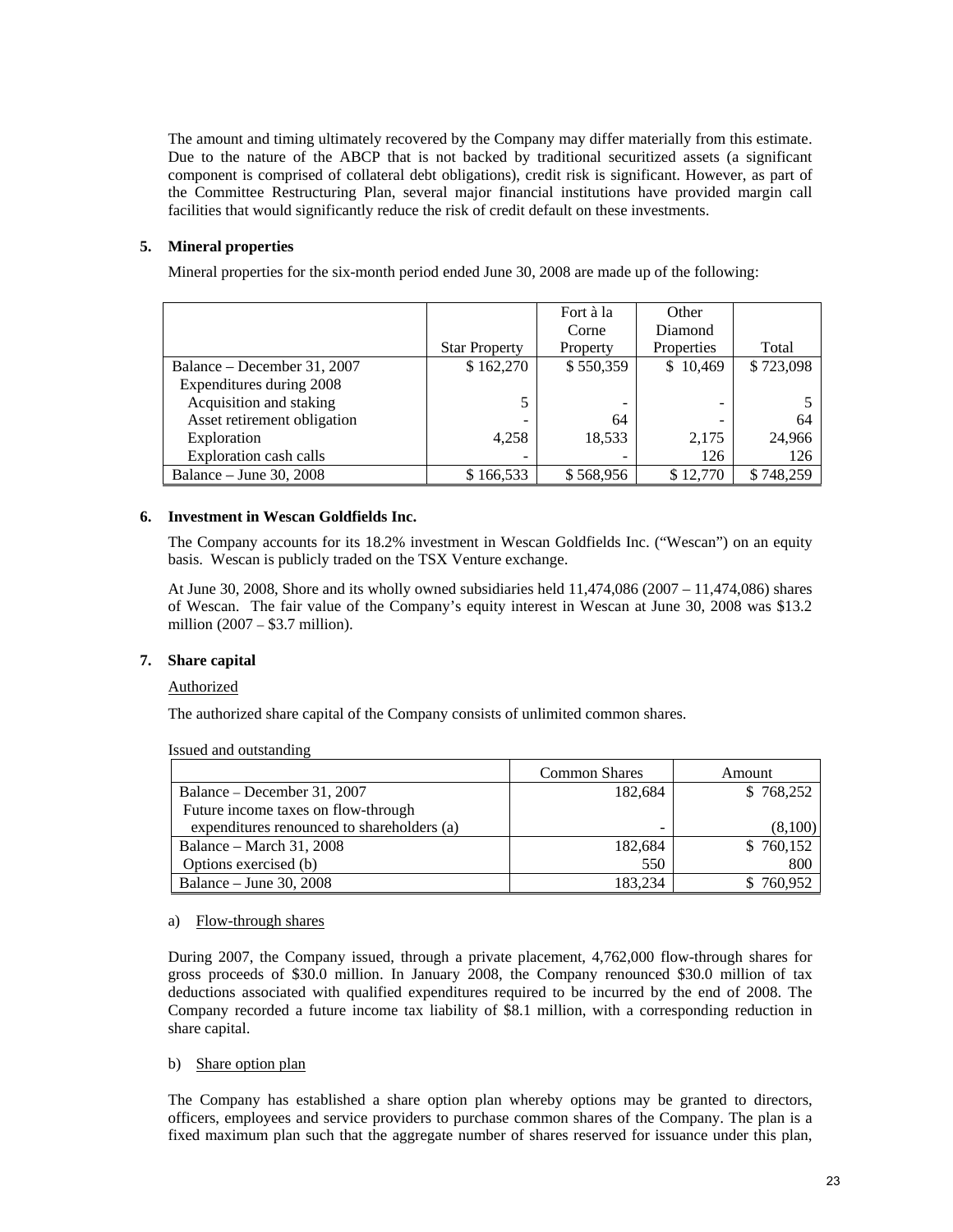and any other security based compensation arrangement of the Corporation, shall not, at the time of the stock option grant, exceed 15,768,360 shares. Options granted have an exercise price of not less than the closing price quoted on the Toronto Stock Exchange for the common shares of Shore on the trading day prior to the date on which the option is granted. Certain options vest immediately while others vest six to twelve months after grant date and have expiration dates of 5 years from the date of the grant of the options.

The fair value of stock options issued in the six-month period ended June 30, 2008 was estimated using the Black-Scholes option-pricing model with the following assumptions: 5 year weighted average expected option life, no expected forfeiture rate, dividend yield of 0.0%, a volatility factors of 64.9% to 66.0% (2007 – 56.7% to 59.3%) and risk free rates of 3.24 to 3.34% (2007 – 3.94% to 4.68%). During the quarter ended June 30, 2008, the Company granted  $150,000$  (2007 – 100,000) options to directors, officers or employees at an average strike price of \$3.40 (2007 – \$5.40). The fair value in respect of stock options granted for the quarter ended June 30, 2008 was \$0.3 million (2007 – \$0.3) million). The amount that vested from this issue and previous issues during the quarter was \$0.8 million (2007 – \$0.5 million). Of this amount \$0.2 million (2007 – \$0.3 million) was capitalized as an addition to mineral properties and  $$0.6$  million (2007 –  $$0.2$  million) was expensed. During the sixmonth period ended June 30, 2008, the Company granted 1,050,000 (2007- 1,770,000) options to directors, officers or employees at an average strike price of \$3.50 (2007 - \$6.16). The fair value in respect of stock options granted for the six-month period ended June 30, 2008 was \$2.1 million (2007 - \$5.7 million). The amount that vested from these issues and previous issues during the six-month period was \$3.2 million (2007 - \$5.4 million). Of this amount \$0.7 million (2007 - \$1.0 million) was capitalized as an addition to mineral properties and \$2.5 million (2007 - \$4.4 million) was expensed. The fair value of stock-based compensation related to options that will vest over the next 12 months is \$0.4 million.

|                             | Options | Average Price |
|-----------------------------|---------|---------------|
| Balance – December 31, 2007 | 7,303   | \$4.71        |
| Granted                     | 900     | 3.52          |
| Exercised                   |         |               |
| Expired                     | (22)    | 6.17          |
| Balance – March 31, 2008    | 8,181   | \$4.58        |
| Granted                     | 150     | 3.40          |
| Exercised                   | (550)   | 0.96          |
| Expired                     | (25)    | 3.00          |
| Balance – June 30, 2008     | 7,756   | \$4.82        |

For options outstanding at June 30, 2008, weighted average exercise prices are as follows:

The options expire between the dates of March 2009 to May 2013.

### c) Contributed surplus

The fair value of stock options has been valued using the Black-Scholes option-pricing model. The fair value of these securities is added to contributed surplus over the vesting period of the securities. Upon exercise, the corresponding amount of contributed surplus related to the security is removed from contributed surplus and added to share capital. A summary of the contributed surplus activity is as follows:

| Balance – December 31, 2007                | \$22,596 |
|--------------------------------------------|----------|
| Fair value of options vested               | 2.397    |
| Less: amounts related to options exercised |          |
| Balance – March 31, 2008                   | \$24,993 |
| Fair value of options vested               | 768      |
| Less: amounts related to options exercised | (270)    |
| Balance – June 30, 2008                    | \$25,491 |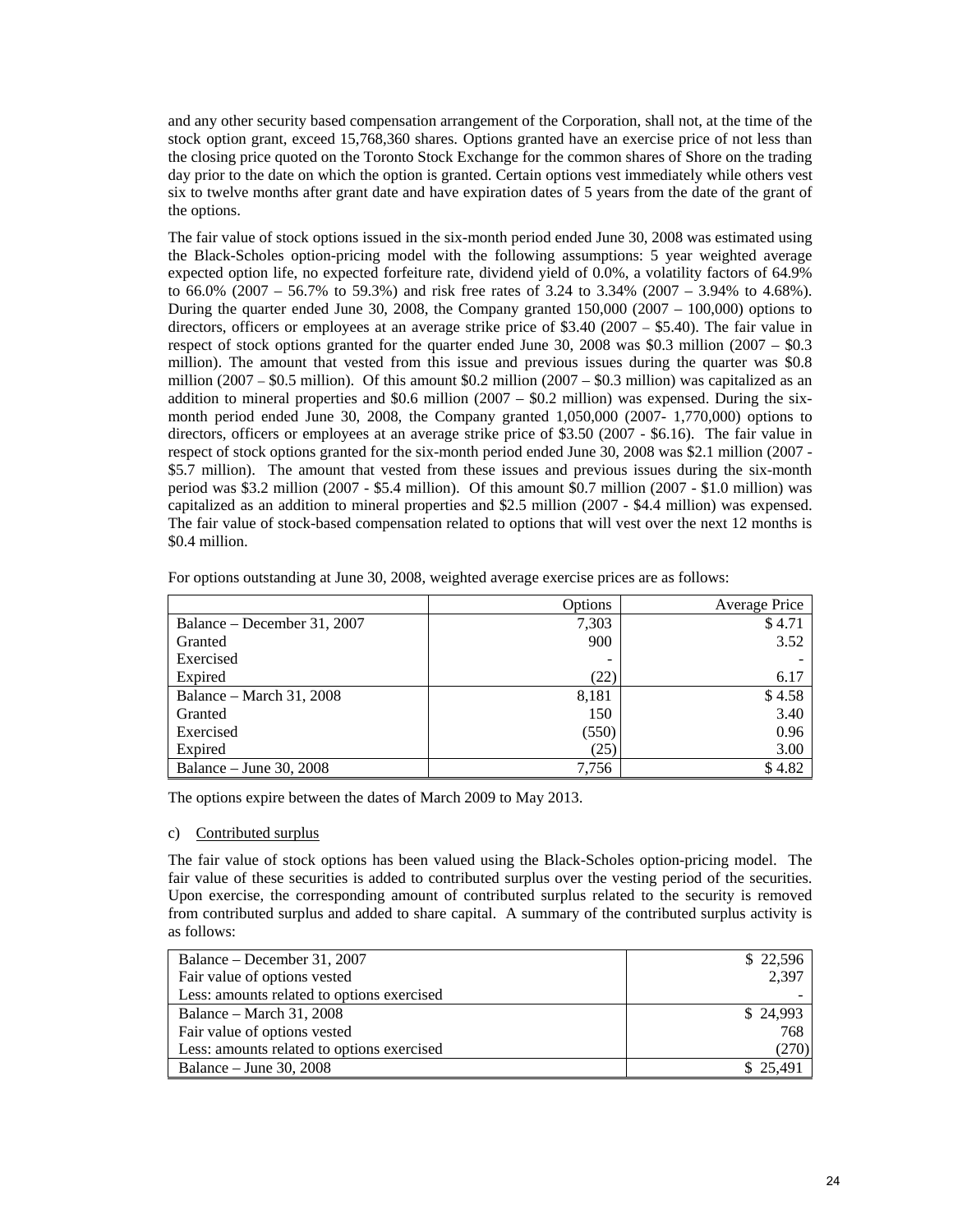### **8. Related party transactions**

During the six-month period ended June 30, 2008, management and consulting fees of \$495 thousand (2007 – \$457 thousand) were paid to companies controlled by certain officers of the Company. Of these fees, \$91 thousand (2007 – \$83 thousand) were capitalized as additions to mineral properties; \$171 thousand (2007 – \$157 thousand) were included in administration expense and \$233 thousand (2007 – \$217 thousand) were included in consulting and professional fees expense.

During the six-month period ended June 30, 2008, the Company charged \$34 thousand (2007 – \$226 thousand) to Wescan Goldfields Inc. for administration services and rental of equipment. Accounts receivable includes \$3 thousand (2007 – \$29 thousand) due from Wescan Goldfields Inc.

The above transactions were in the normal course of operations and are measured at an amount agreed to by the related parties.

### **9. Comparative figures**

Certain prior years' balances have been reclassified to conform to the current financial statement presentation.